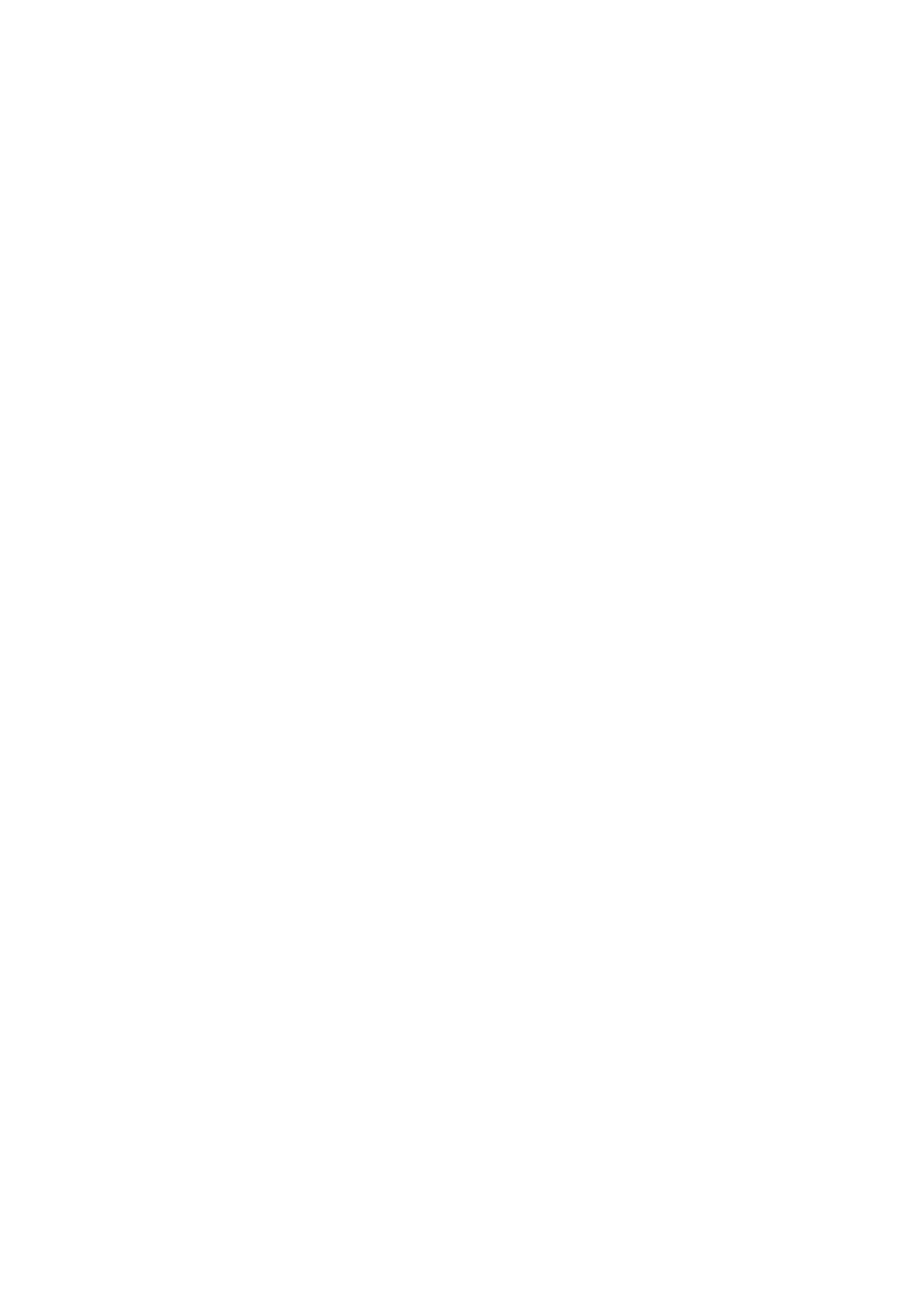



*NOTE ! This Manual is intended for use by experienced mechanics using safe procedures in properly equipped shops.*

*Safety precautions should always be followed such as wearing safety glasses, using adequate lifting aids, and using tools and equipment in good condition. Sisu Axles, Inc., its agents, associates or representatives are not responsible for damage or injury occurring while working on their components.*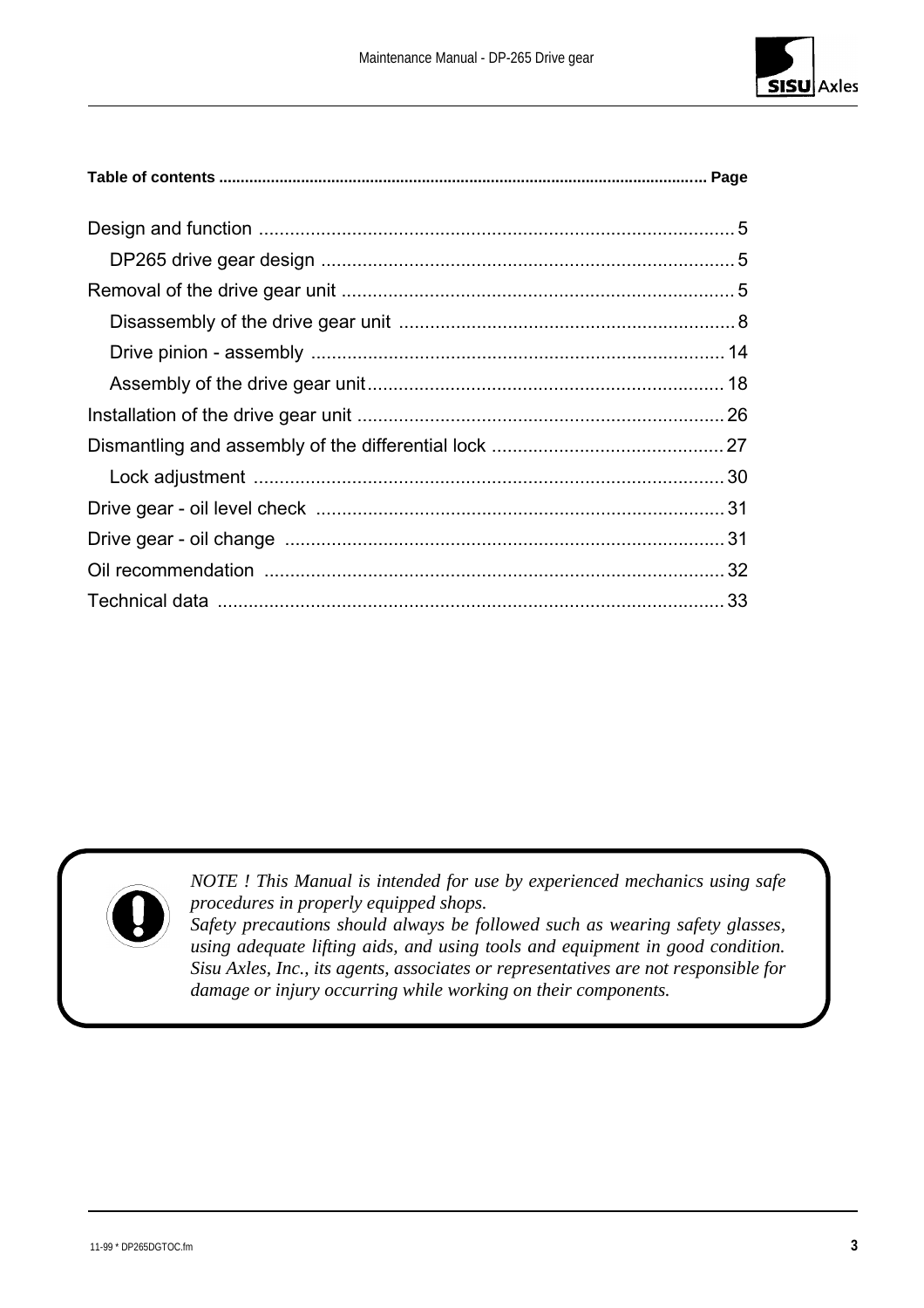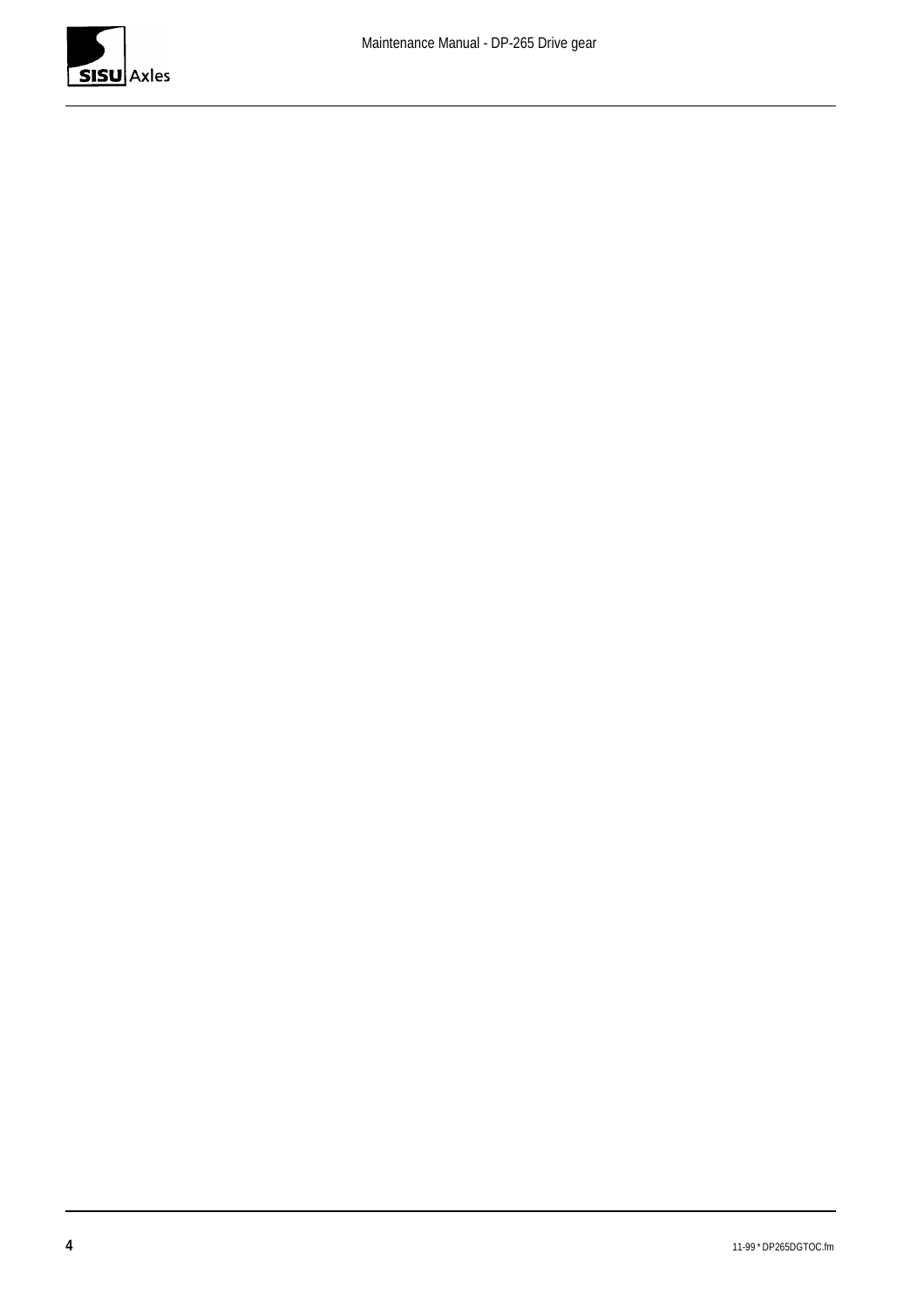

## <span id="page-4-0"></span>**1 DESIGN AND FUNCTION**

#### <span id="page-4-1"></span>**1.1 DP265 DRIVE GEAR DESIGN**

The axle primary gearing is composed of a pair of bevel wheels located among the drive gear between the axles.

This drive gear is used in following axles:

- **•** FSDP-09/10
- **•** SSDP-10
- **•** FRDP-10/12
- **•** SRDP-14

#### <span id="page-4-2"></span>**1.2 REMOVAL OF THE DRIVE GEAR UNIT**



Supporting the vehicle with a trestle at the springs, raise the wheels off the ground. Unfasten the wheels. Let the oil drain out of the drive gear through the oil plug.

1. Unfasten the tie rod from the track arm. Unfasten the propeller shaft from the coupling flange.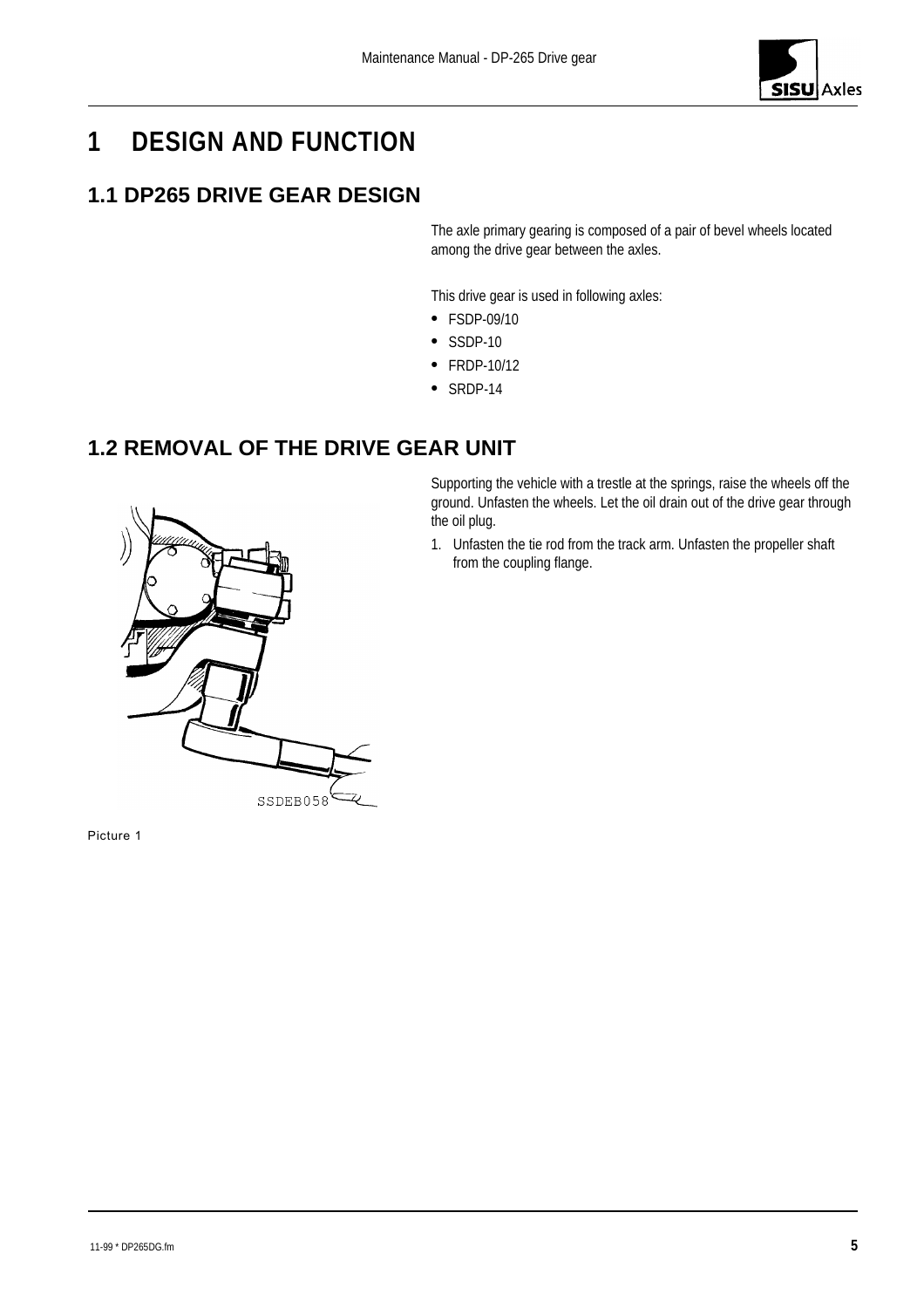









Picture 3

2. Unfasten the Allen bolts from the end of the axle housing and pull the swivel heads and hubs out about 200 mm.

3. Unfasten the drive gear housing anchor screws.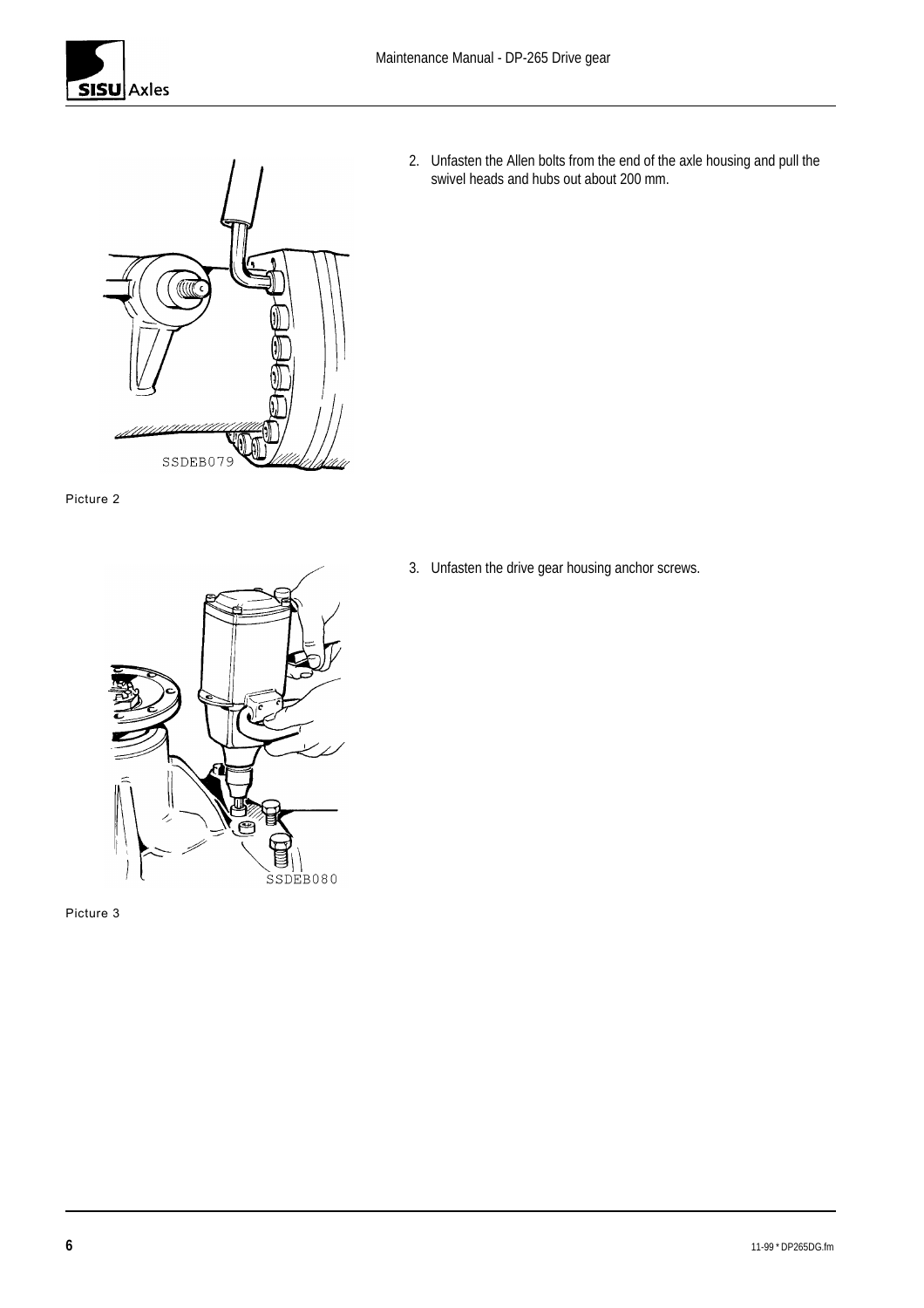



4. Unfasten the drive gear from the axle housing by turning the extractor bolts (M16) in the threads located in the housing (closed with a plastic plug).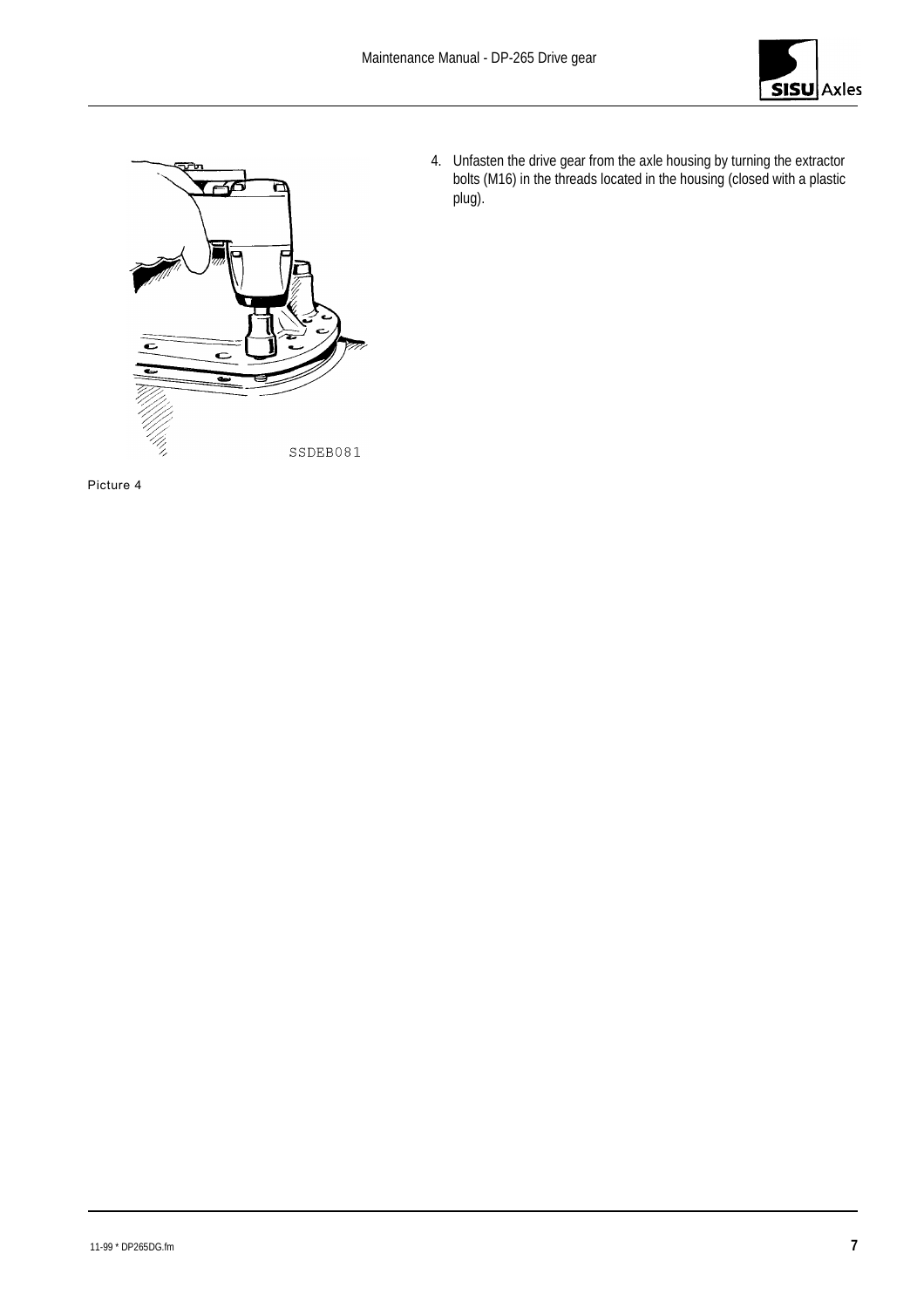

## <span id="page-7-0"></span>**1.3 DISASSEMBLY OF THE DRIVE GEAR UNIT**



Fix the drive gear to a trestle.

1. Unfasten the coupling flange nut cotter pin and open the nut.

Picture 5



2. Unfasten the crown wheel bearings' lock washers.

Picture 6





3. Using suitable drift and a hammer or special tool no. 7141-014-030, loosen the other crown wheel bearing by 3-4 cogs.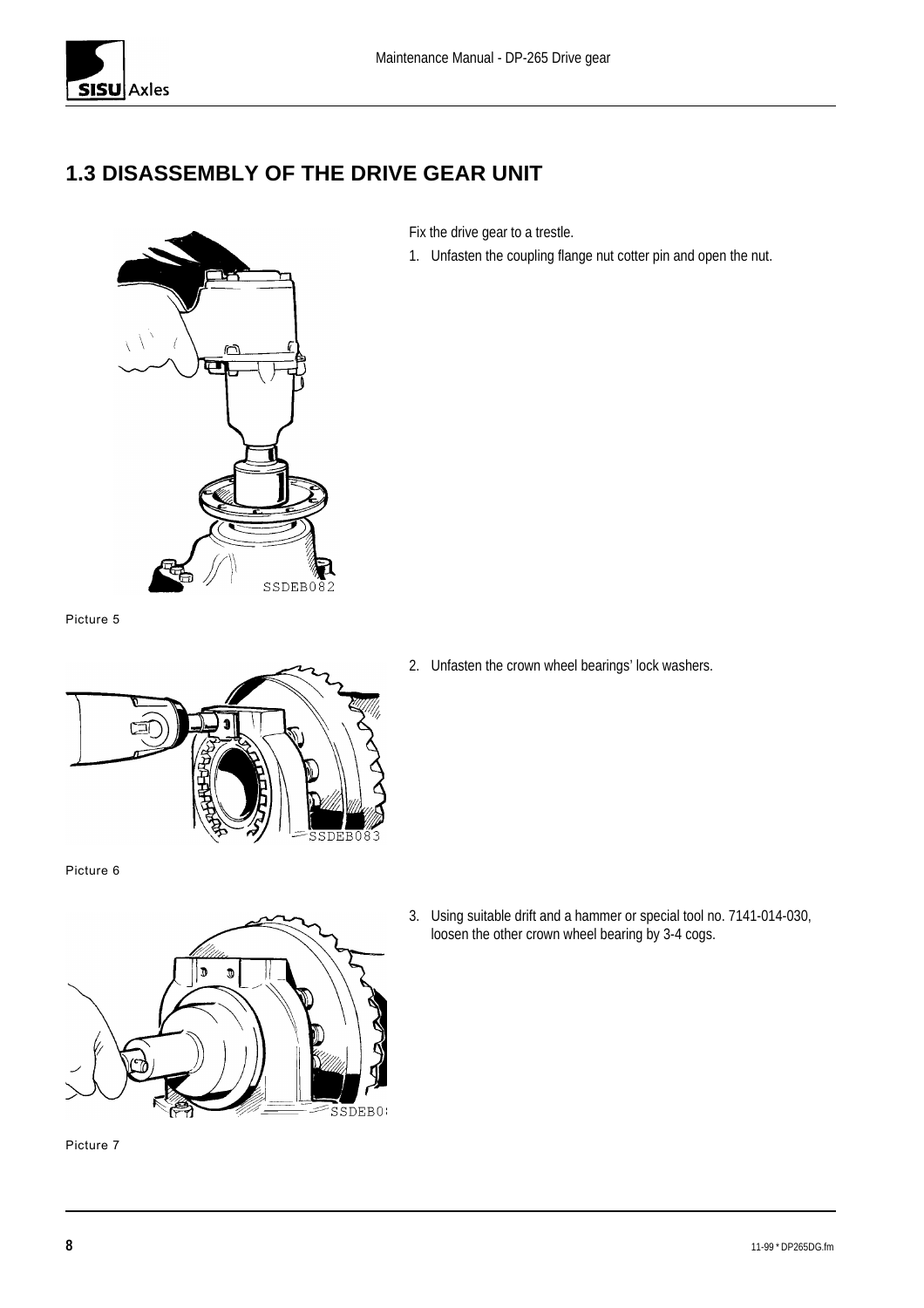



4. Unfasten the bearing housing anchor screws.

Picture 8



5. Lift the drive gear up and out of its casing.

Picture 9



6. Unfasten the shim plates from the casing. Note! When reassembling, use the same shim plates (clean the plates and put them aside for use).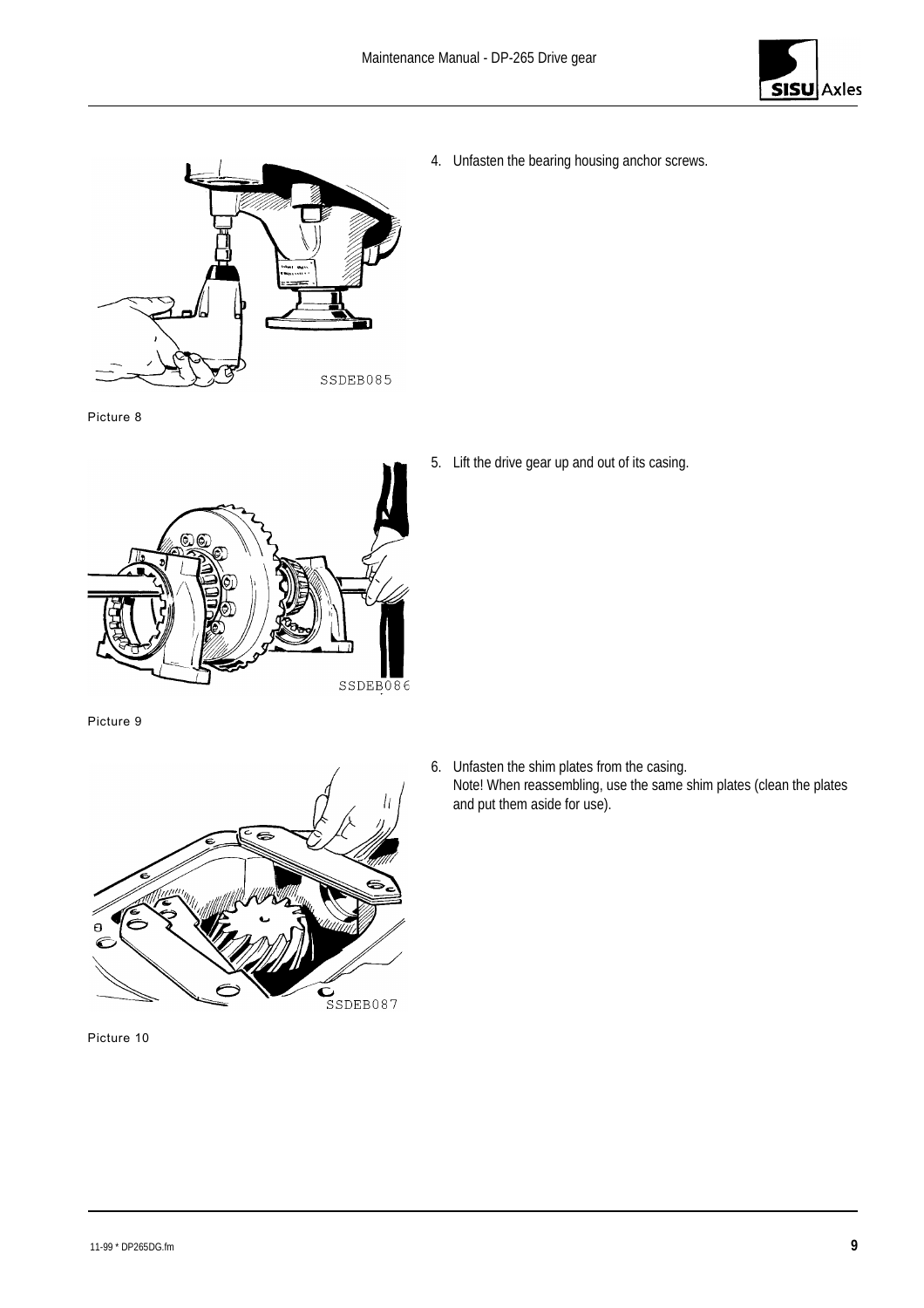



7. Unfasten the crown wheel bearing housing.





8. Attach the drive gear to the clamp, using suitable sleeves. Unfasten the crown wheel anchor screws.

Picture 12



9. Split the differential gear housing.

Picture 13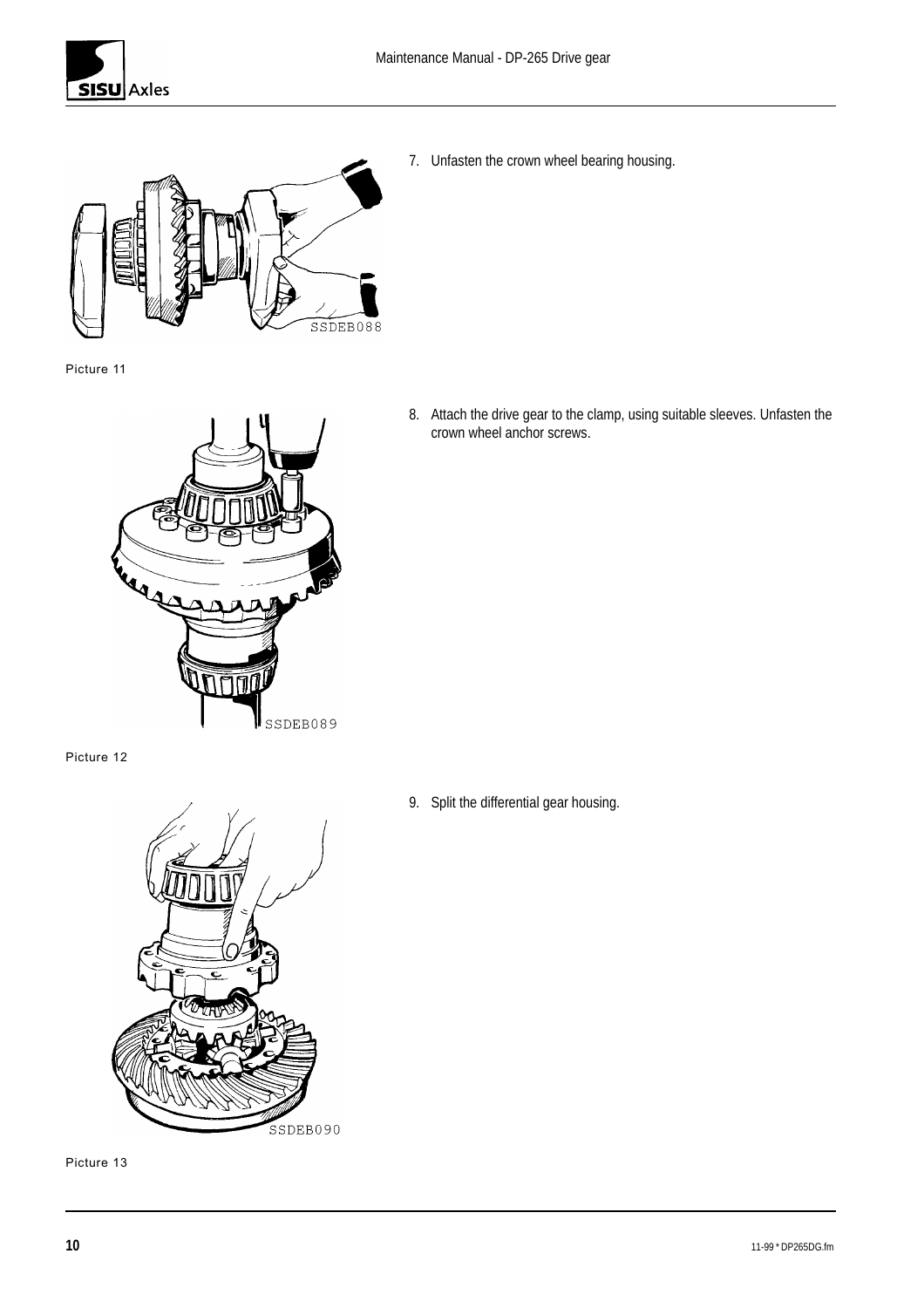



10. Unfasten the bearings from the halves of the differential gear housing, e.g. with a special extractor. Unfasten the crown wheel by compression.

Picture 14



11. Unfasten the drive pinion by pressing. Make certain that the pinion is not damaged when it comes off. Remove the sleeve and spacers.

Picture 15



12. Unfasten the oil seal casing with an extractor. Press the outer races of the drive pinion bearings out of the casing.

Picture 16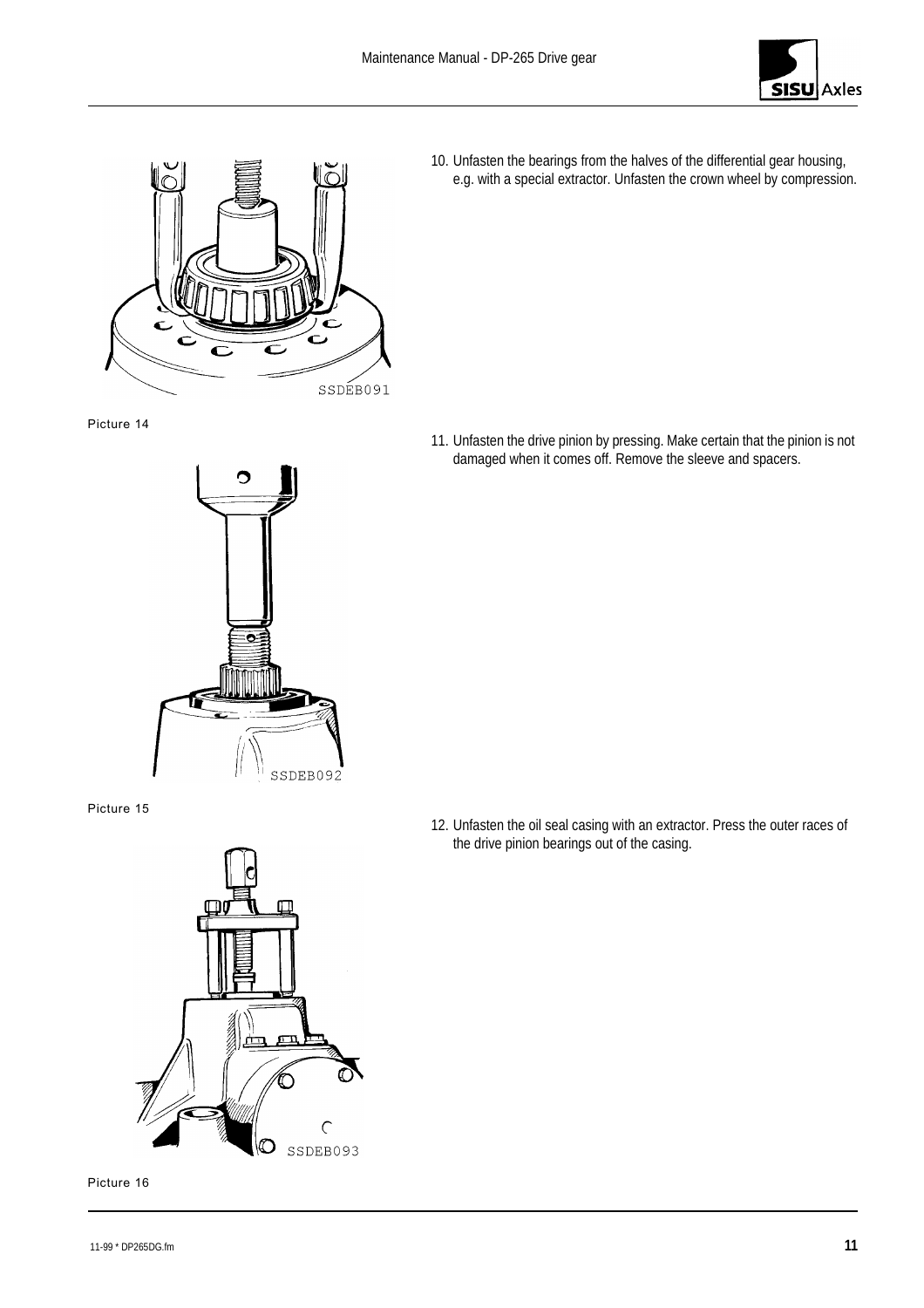

13. Measure the distance of the crown wheel bearings from the surface of

the casing. Write down the measurement.







14. Press the bearing race out of the housing.

Picture 18



15. Remove the drive pinion bearing as follows: Split the bearing inner race with a cutting wheel.

- 16. Unfasten the bearing inner race and rollers.
- 17. Use the cutting wheel to make a groove in the surface of the bearing's inner race.

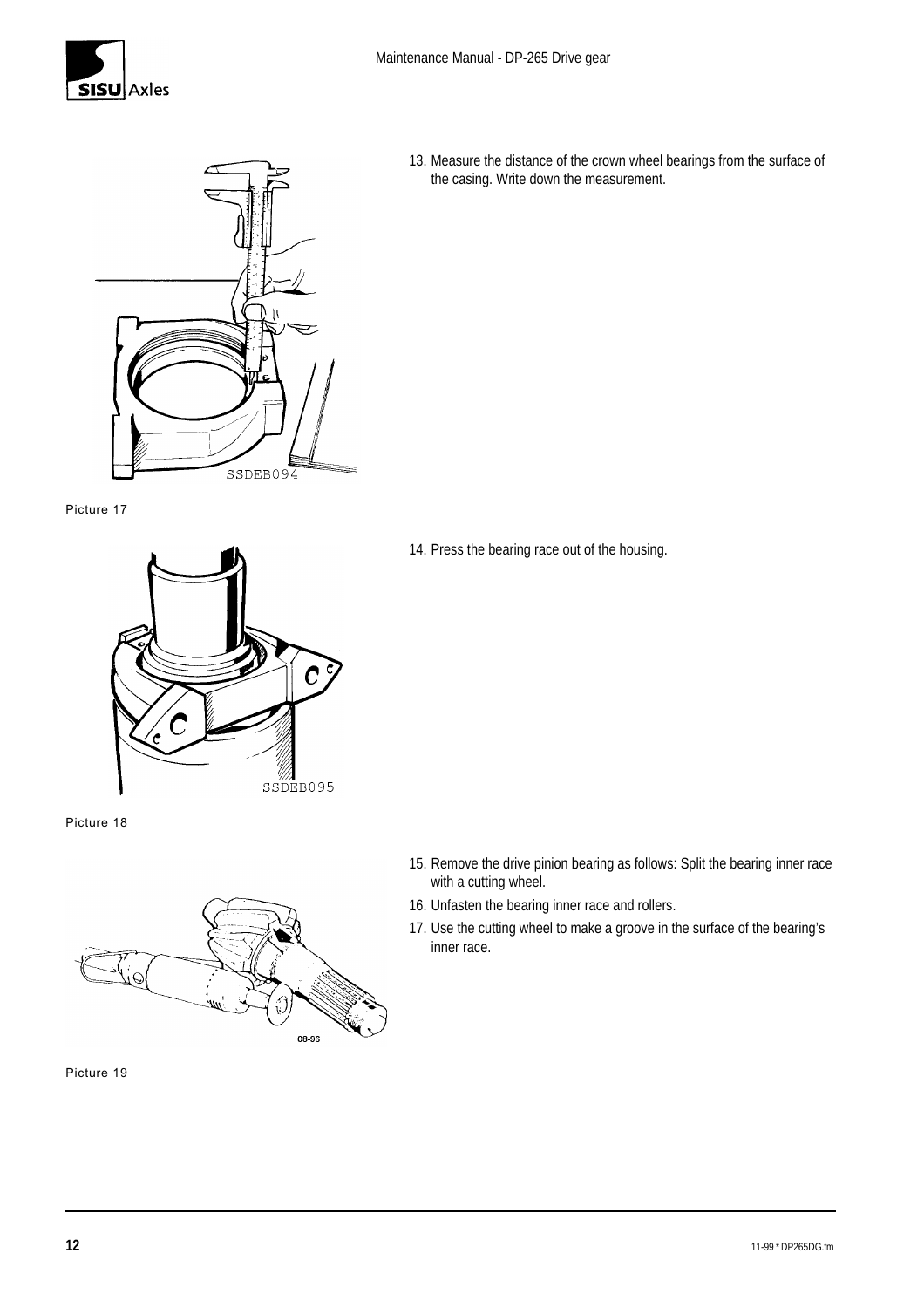

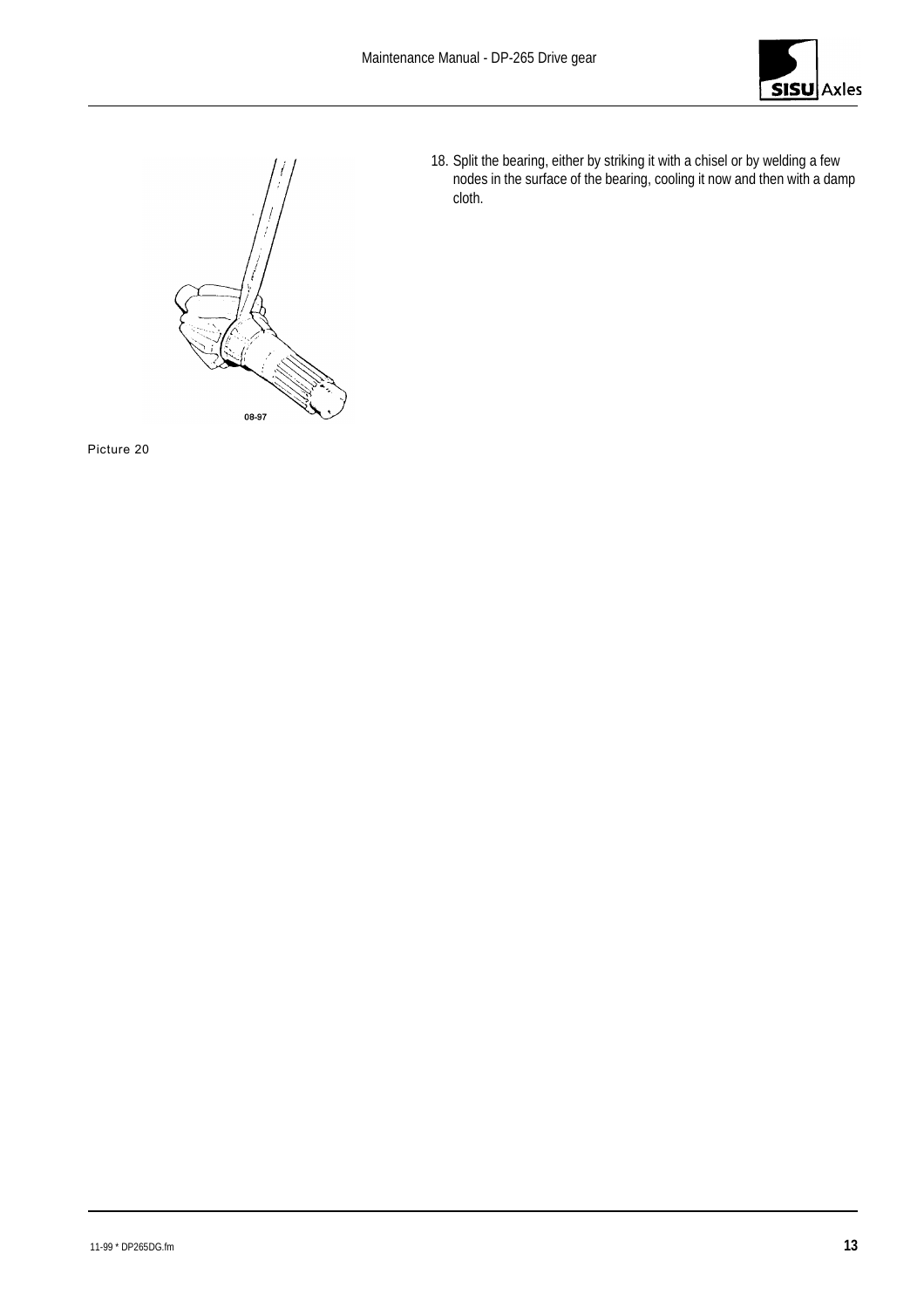

## <span id="page-13-0"></span>**1.4 DRIVE PINION - ASSEMBLY**

#### **Table 1: Shims**

| Spare No.     | <b>SHIMS SPACERS</b> |
|---------------|----------------------|
|               | Thickness/ mm        |
| 999 515 1066  | 0.30                 |
| 1999 515 1067 | 0.40                 |
| 999 515 10668 | 0.50                 |

#### **Table 2: Spacers**

| Spare No.    | Length / mm |
|--------------|-------------|
| 143 261 0111 | 31,20       |
| 143 261 0112 | 31,22       |
| 143 261 0113 | 31.24       |
| 143 261 0114 | 31,26       |
| 143 261 0115 | 31,28       |

- 1. Press the drive pinion bearing into place. Press the outer races of the bearings into place in the drive gear housing.
- 2. Fit the spacer and shims on the drive pinion axle.

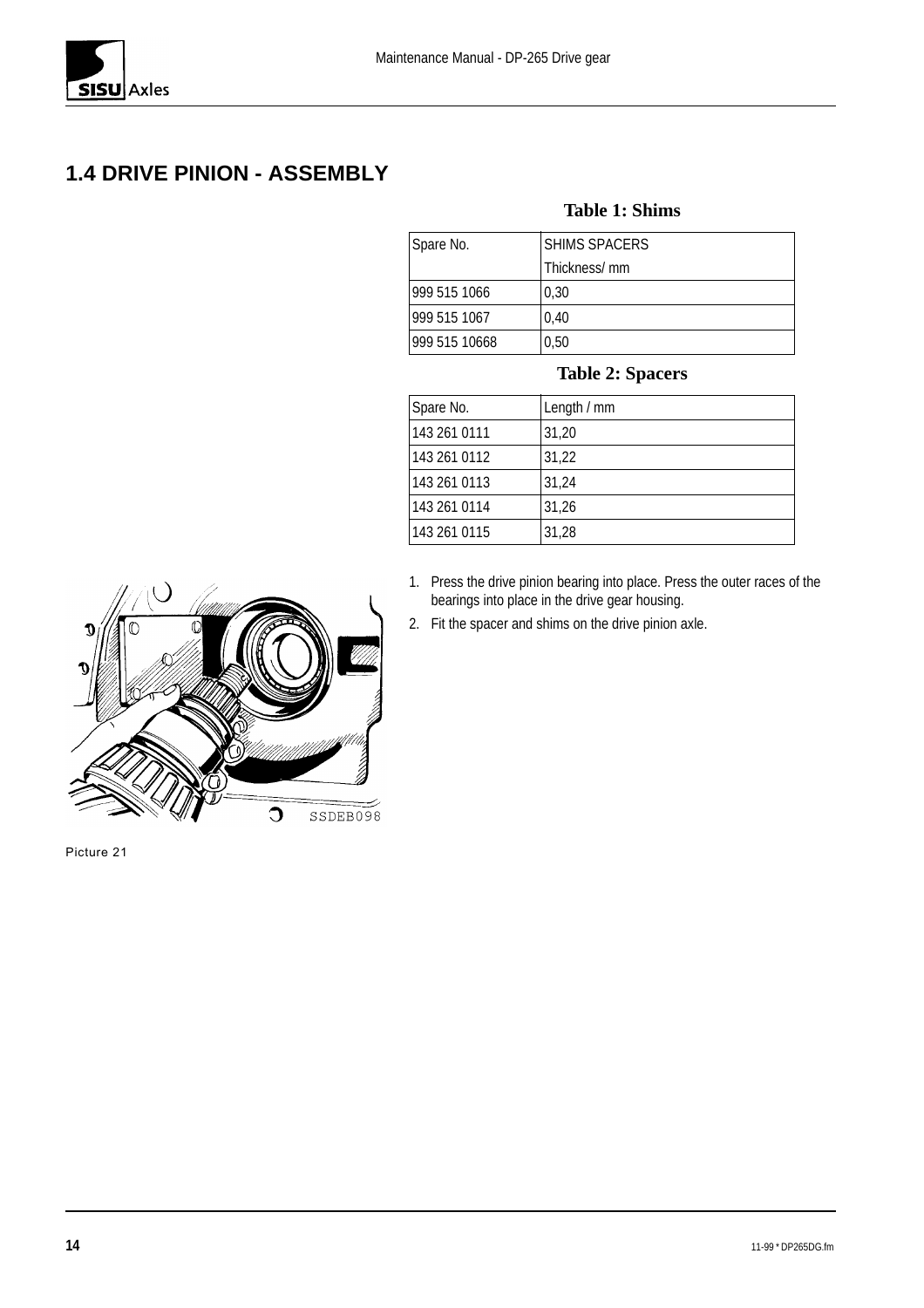







3. Set the drive pinion on top of a suitable counterpart (not a special tool) in

a press. Fit the drive gear casing on the axle.

4. Fit the drive pinion axle bearing by compressing (special tool 7144-204- 3200) turning the casing round at the same time. If it turns with difficulty, unfasten the drive pinion and fit more shim plates.





- 5. Compress the bearings, using a force of 160 kN, and measure the power required to turn the housing with a spring balance. The bearing clearance is OK when the power required is 65.....85 N. If necessary, adjust the clearance by changing the shim plates or sleeve.
- 6. If there is no press available, fit the coupling flange without gaskets and tighten the nut with 1200 Nm torque for taking resistance measurements.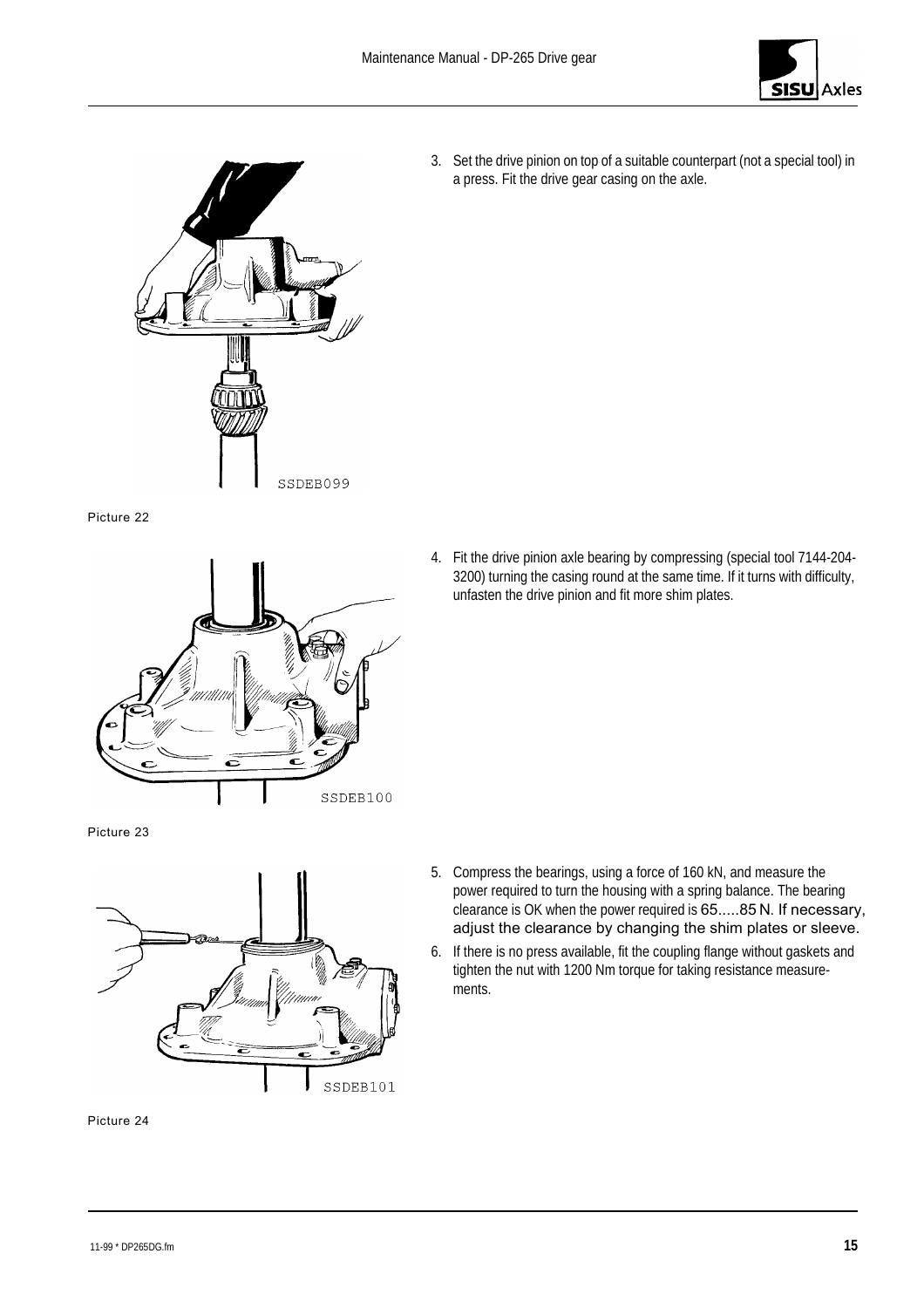



7. Fit a new gasket in the gasket housing and lubricate It carefully with grease. Put sealing compound around the housing.





Picture 26







8. Press the gasket housing into place.

9. Lubricate the seals of the coupling flange with grease and fit the flange. Use a press if necessary.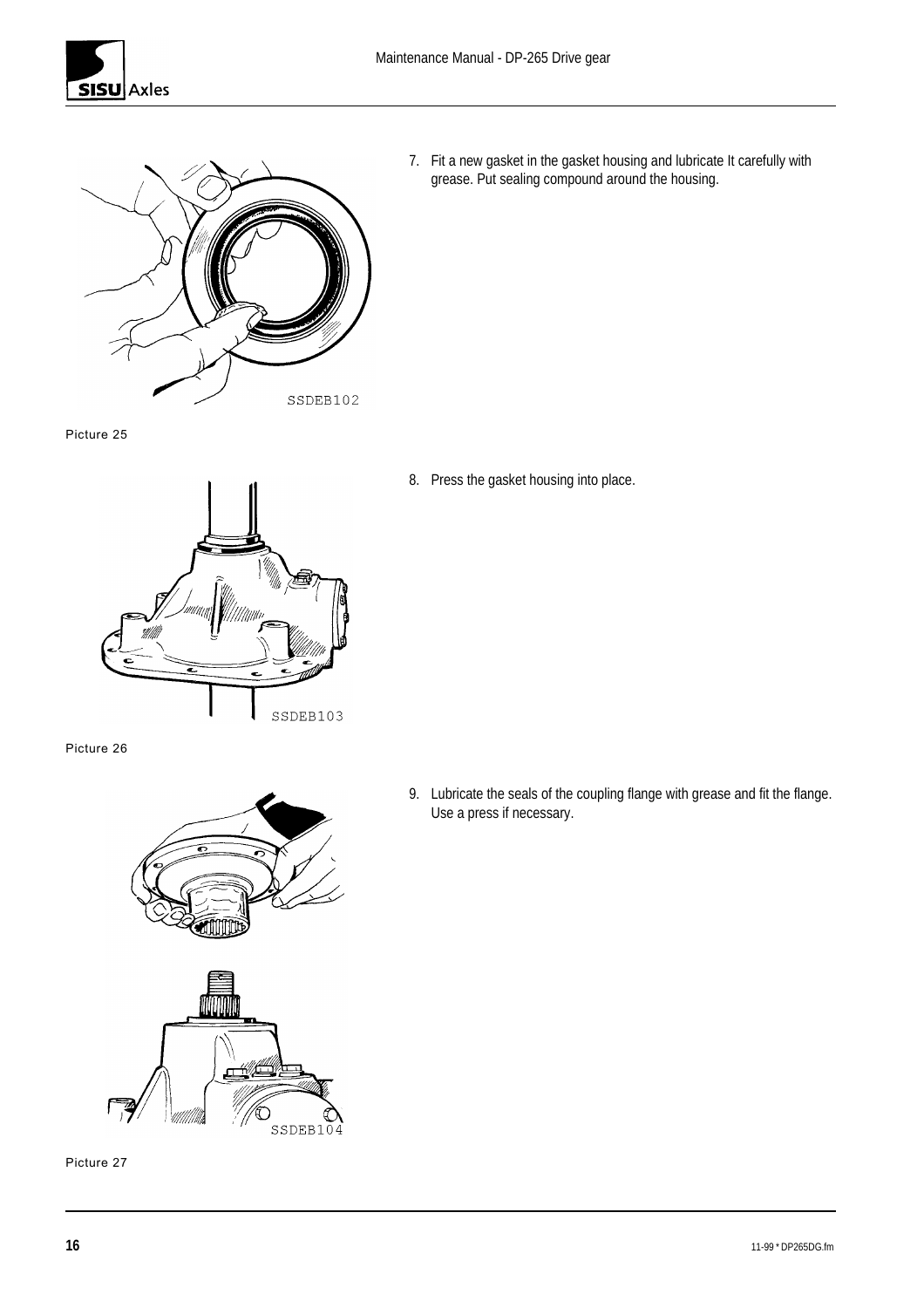



10. Fit the washer and tighten the nut with 1200 Nm torque. Secure with a cotter pin.

Picture 28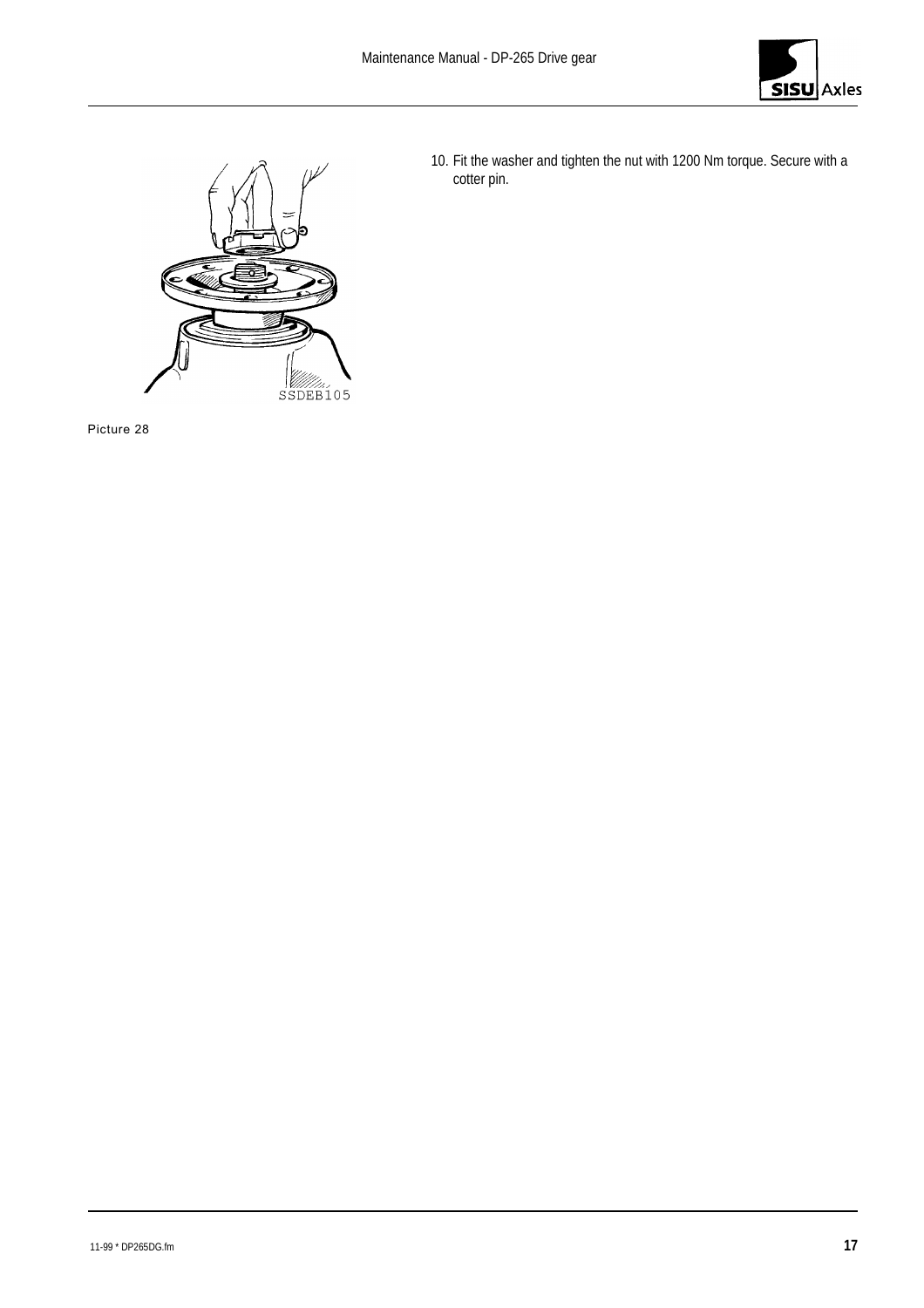

#### <span id="page-17-0"></span>**1.5 ASSEMBLY**



Before assembly, clean and check the parts carefully.

1. Press the bearings into the halves of the differential gear housing.

Picture 29



Picture 30

2. Begin the assembly of the differential gear with the half that has internal cogs (on the crown wheel side). Lubricate and fit the thrust washer. Fit the gear wheel.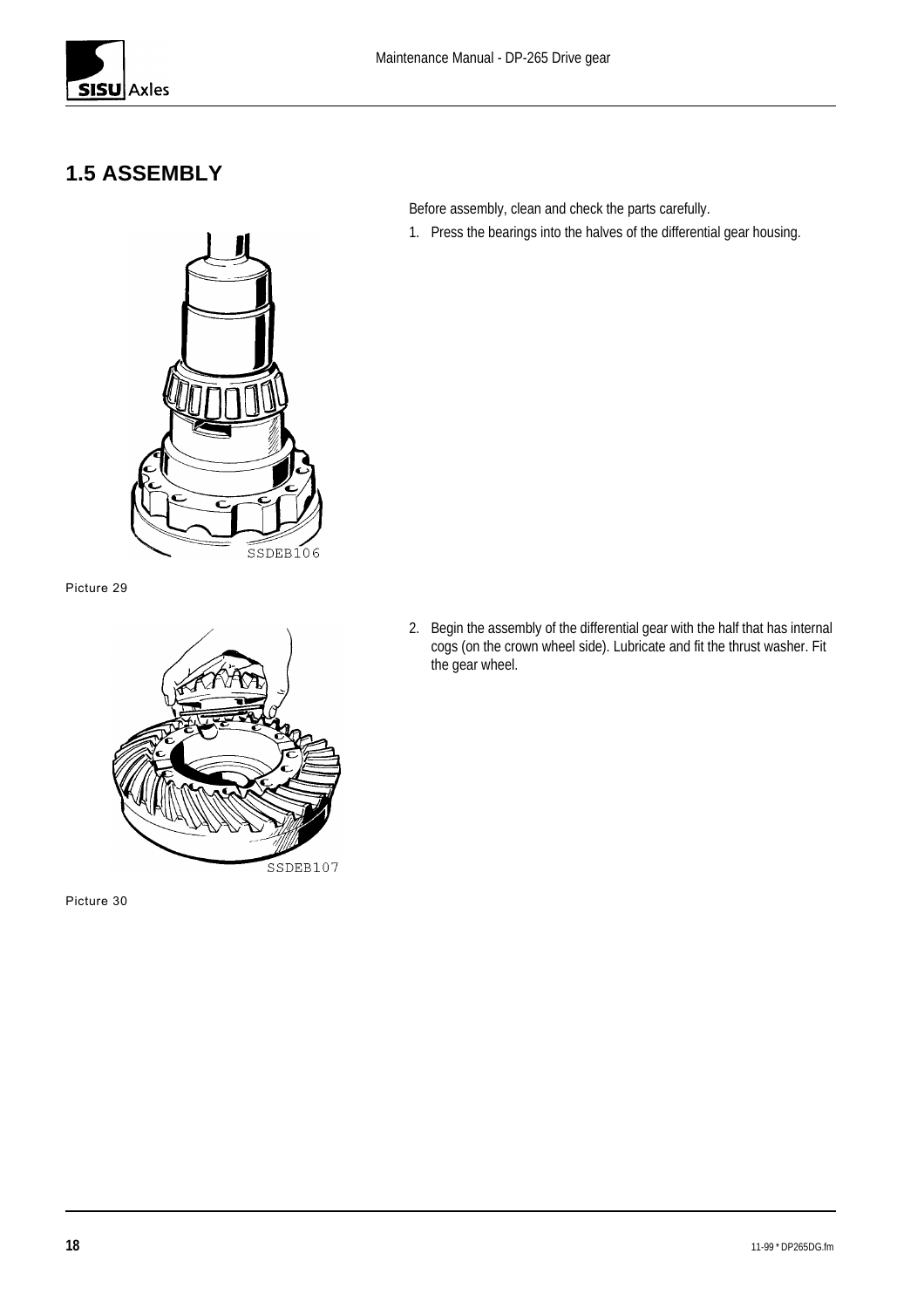

3. Fit the differential gear pinions on the differential spider, and fit the differ-

ential spider together with its cogwheels.



Picture 31



4. Fit the gear wheel.

Picture 32



Picture 33

5. Lubricate the thrust washer carefully and fit it.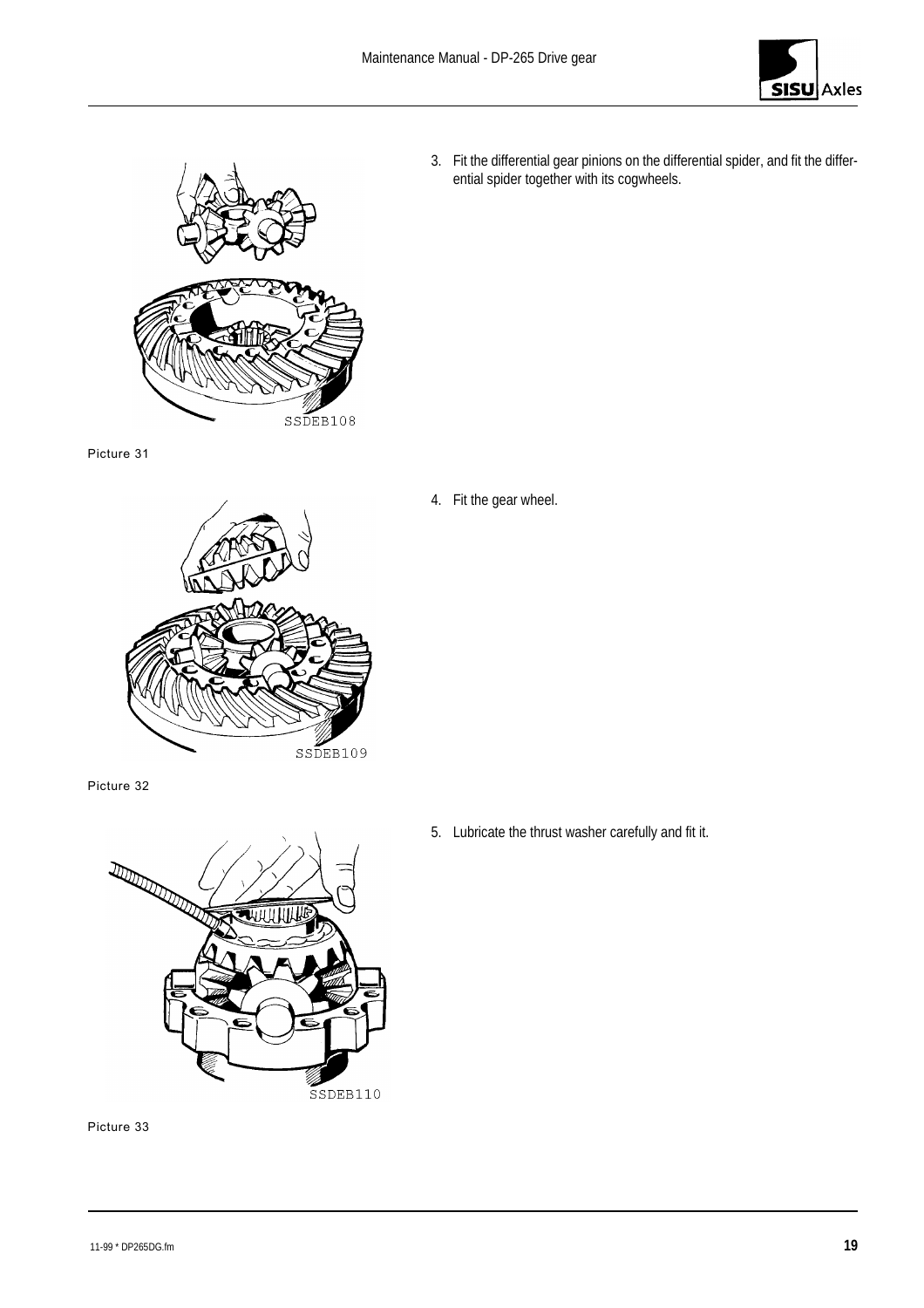



6. Note the positioning marks on the differential gear housing.

Picture 34



7. Fit the halves of the differential gear housing together.

Picture 35



8. If the crown wheel has been off, heat it to approx. +150°C and fit it on by compressing. Use the locating pins. Spread adhesive on the threads of the bolt.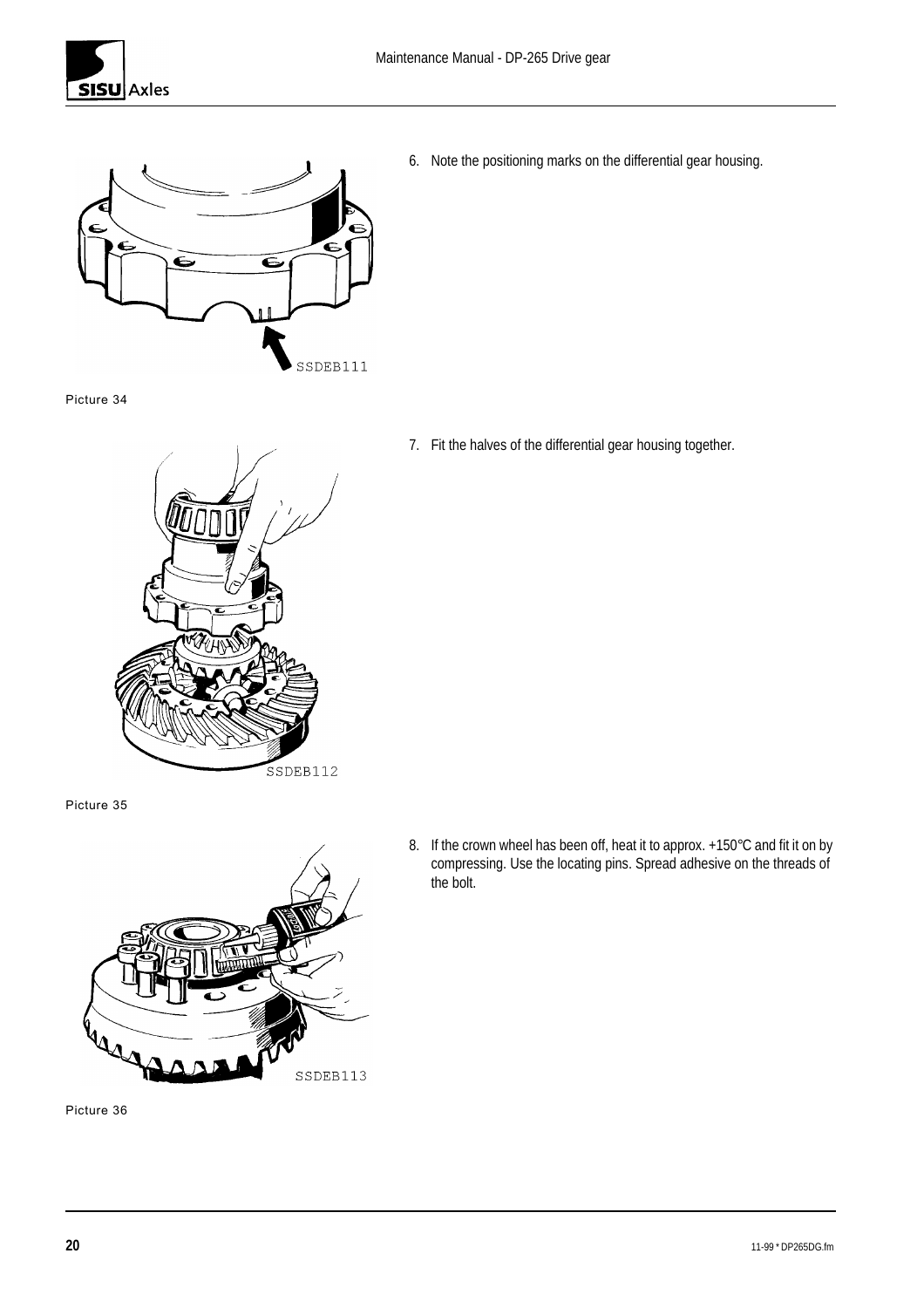

9. Tighten bolts with 320 Nm torque. Ensure that the differential gear wheels are able to rotate freely.



Picture 37



10. Clean the threads of the crown wheel bearing housings. Fit the outer race of the bearings about 1 mm higher than they were previously.

11. Fit the same shim plates as were used previously back into the drive

Picture 38



gear housing.

Picture 39

11-99 \* DP265DG.fm **21**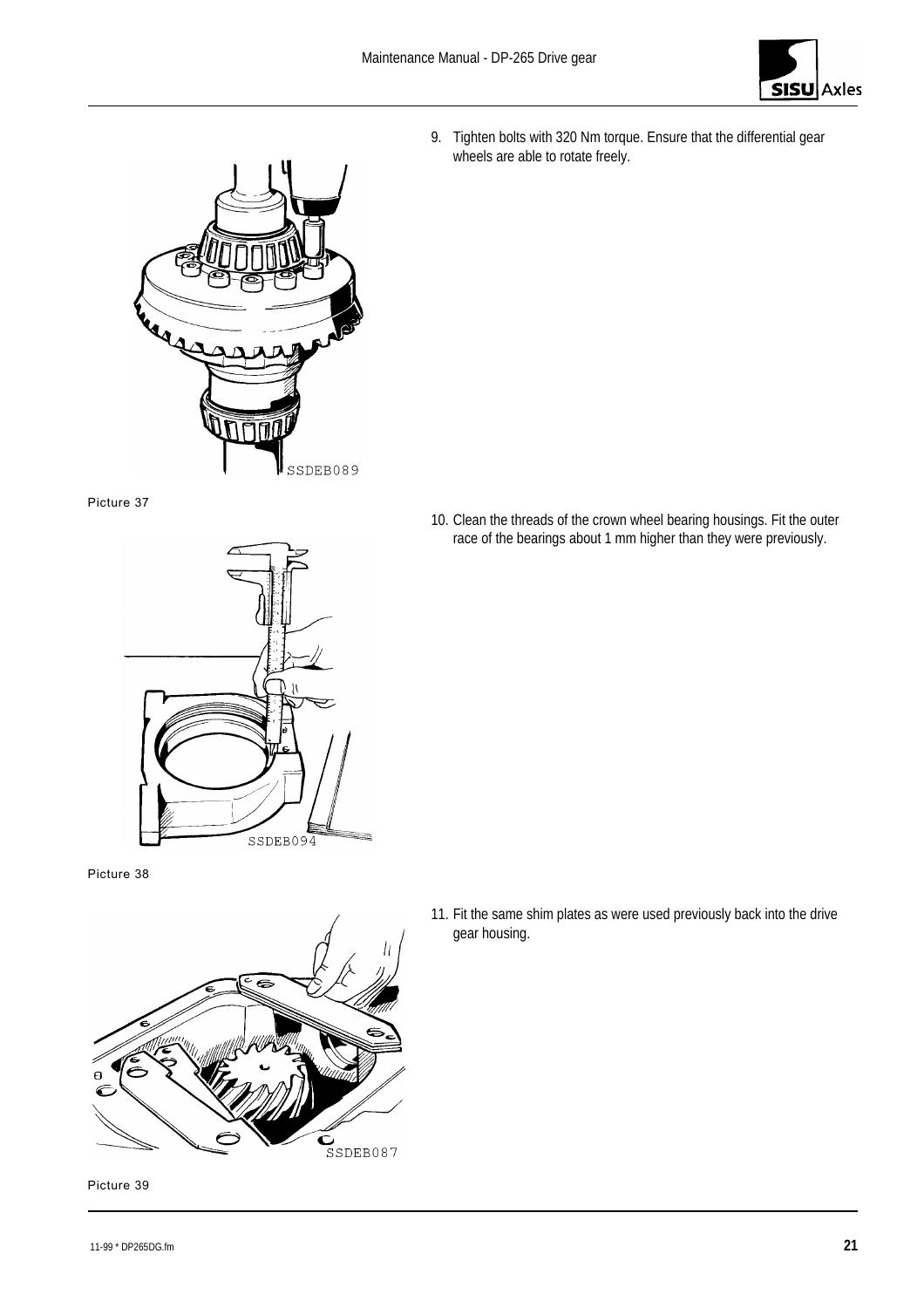



12. Fit the drive gear into the housing.

Picture 40



13. Tighten the crown wheel bearing housing bolts with 630 Nm torque, at the same time checking that the housings meet the locating pins.

Picture 41



14. Turn the drive gear on the trestle so that the bearing on the crown wheel side is underneath. Turn the axle, and tighten the bearing adjustment nuts with special tool no. 7141-014-030 at the same time. Attach the dial gauge vertically against the crown wheel cog, and adjust the backlash to 0,15-0, 35 mm with the adjustment nuts.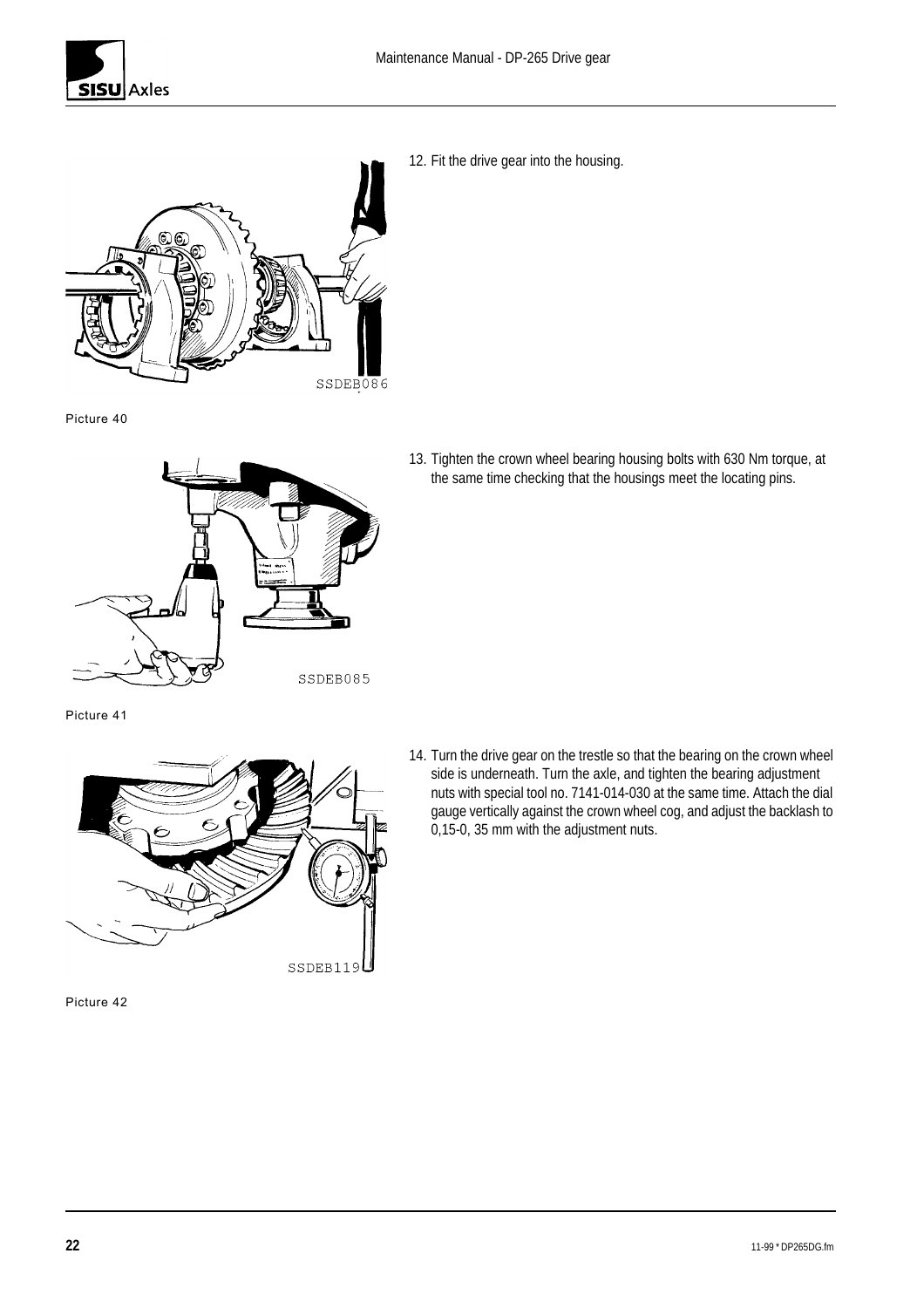



15. Place the indicator of the dial gauge against the inner race of the upper bearing. Turn the axle a couple of times and zero the dial. Turn the drive gear 180° on the trestle. If the bearings are loose, tighten them with the adjustment nuts. Once again, rotate the drive gear 180° and continue until the clearance has gone.





16. Tighten the bearings a little more by turning one of the adjustment nuts 0.5-1.5 cogs.

Use for this suitable drift and a hammer (or tool no. 7141-014-030) Check that the nuts are in such a position that the lock washers can be fitted.

Picture 44



Picture 45

17. Check that the backlash is still 0.15-0.35 mm. If necessary, adjust by turning both adjustment screws an equal amount and in the same direction.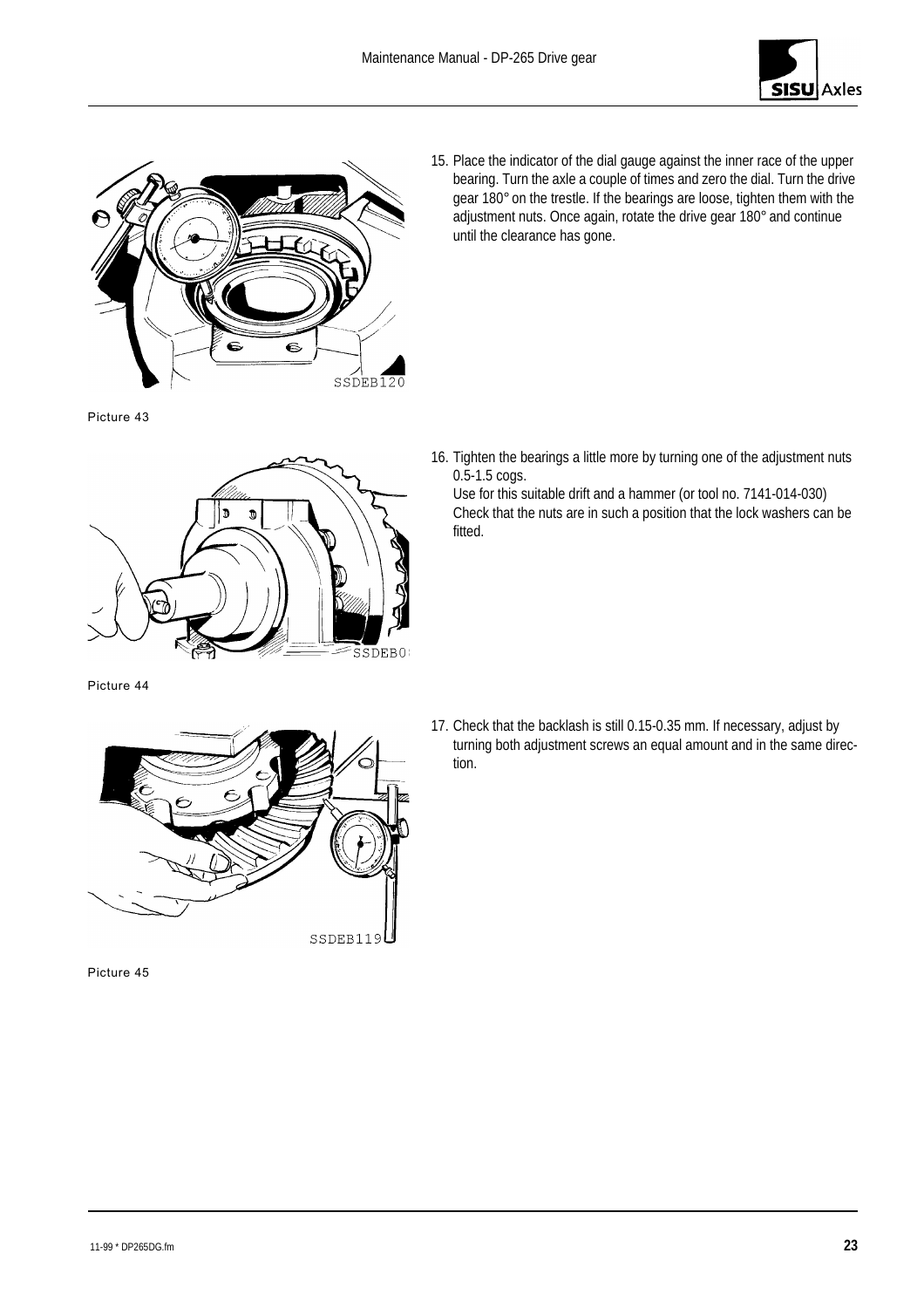



18. Check cog contact with a colour test. Mark 3-5 crown wheel cogs with colour and rotate the drive gear one complete revolution by turning it at the coupling flange.

Picture 46



19. Correct cog contact can be seen from the picture. Correct contact is at the centre of the cog, both on the tension side and on the trailing side.

Picture 47



Picture 48

20. If contact is on the tension side of the crown wheel on the outer race (and on the trailing side on the inner race), the crown wheel must be shifted further from the drive pinion by changing to thicker shim plates under the crown wheel bearing housings. To maintain the correct backlash, the crown wheel bearings must be adjusted in such a way that the crown wheel comes closer to the drive pinion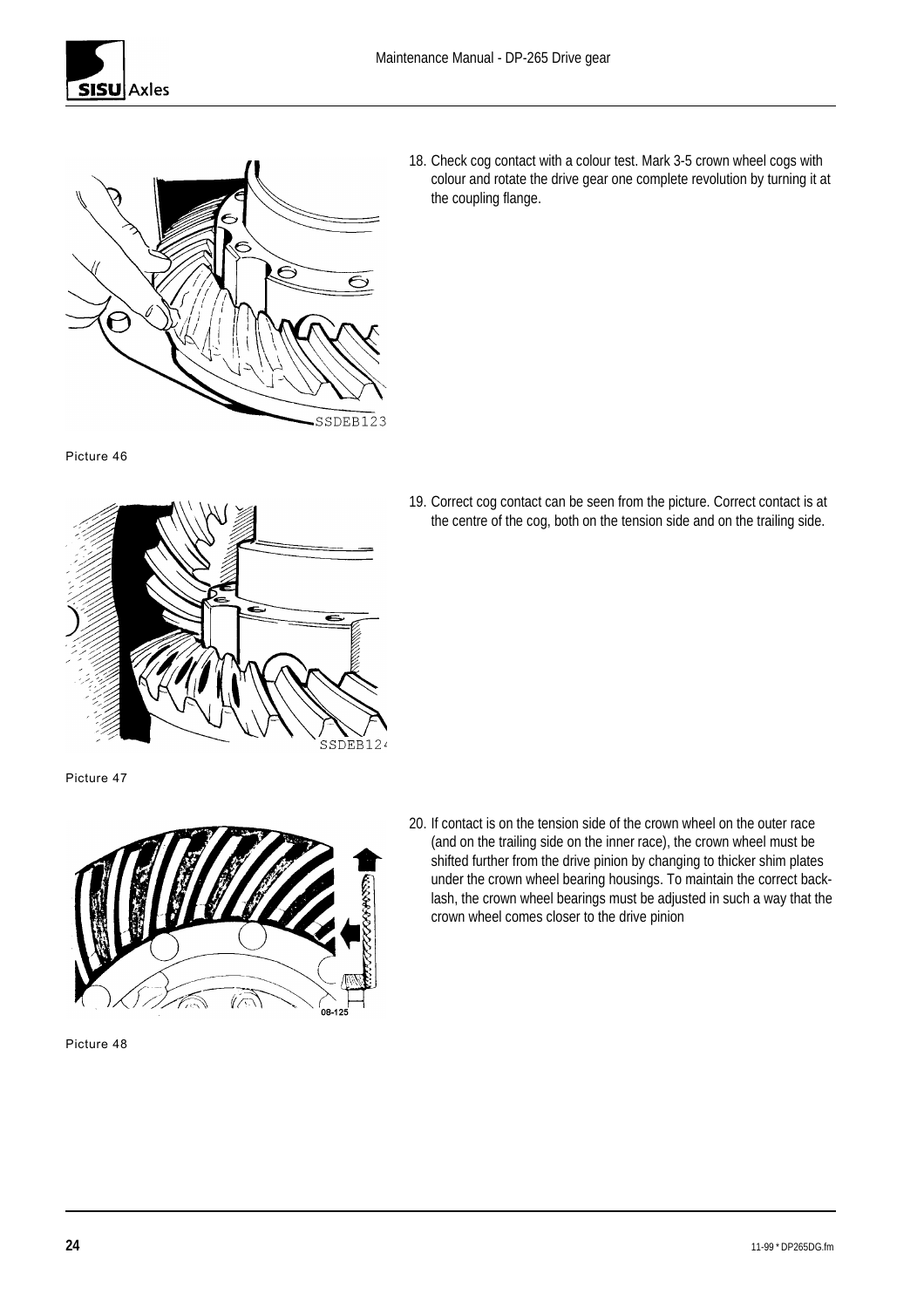



Picture 49



SSDEB119

22. If the drive gear cog contact has been adjusted, check that the backlash is still 0.15-0.35 mm.

21. If contact is on the tension side of the crown wheel on the inner race (and on the trailing side on the outer race), the crown wheel must be shifted closer to the drive pinion by changing to thinner shim plates under the crown wheel bearing housings. To maintain the correct backlash, the crown wheel bearings must be adjusted in such a way that the

crown wheel moves further away from the drive pinion.

Picture 50



Picture 51

23. Fit the lock washers for the adjustment nuts ,of the crown wheel bearings, apply adhesive to the bolt threads, and tighten the bolts with 21 Nm torque.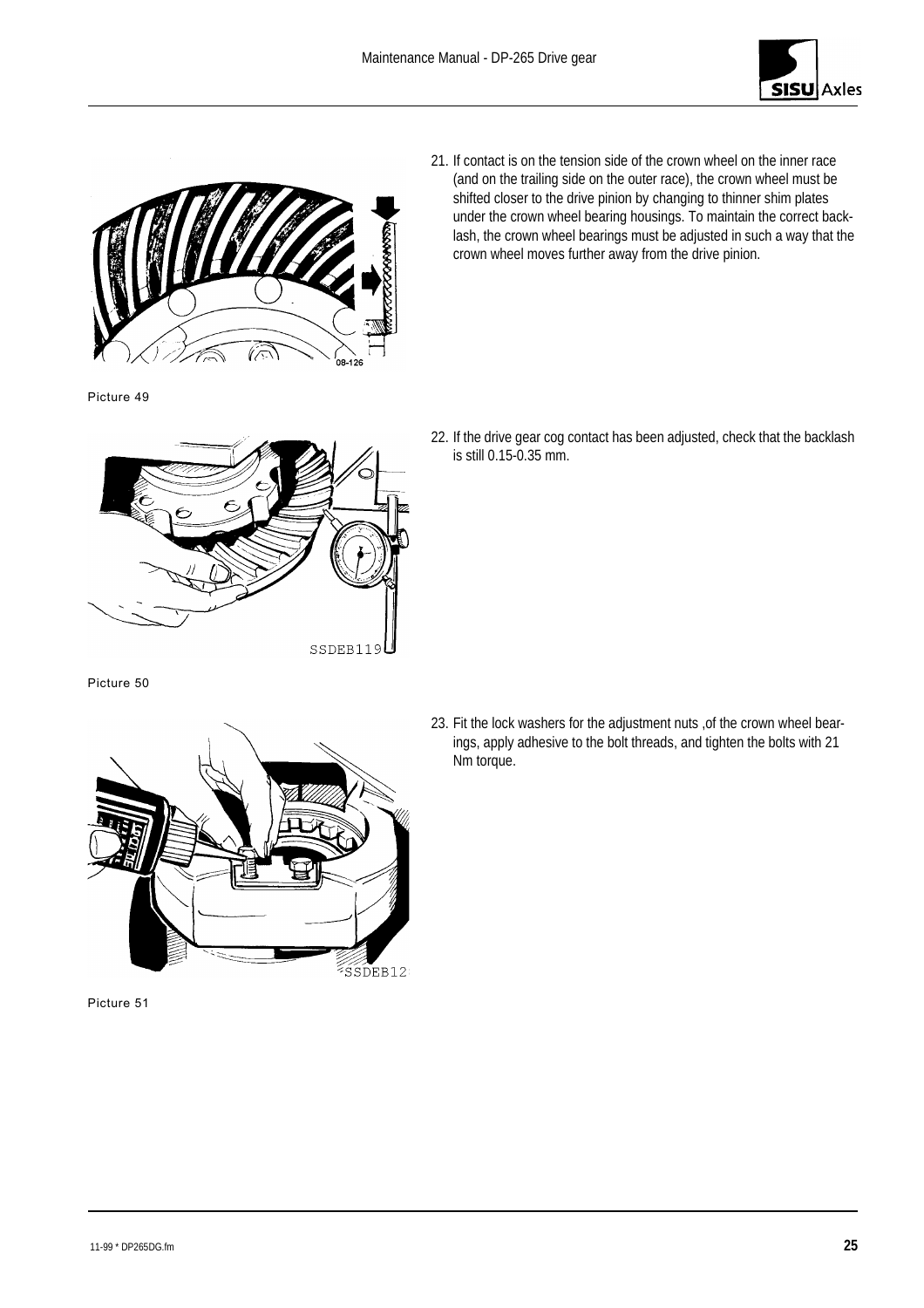

## <span id="page-25-0"></span>**1.6 INSTALLATION OF THE DRIVE GEAR UNIT**



- 1. Clean the old sealing compound off the surface of the seals carefully.
- 2. Apply sealing compound to the surfaces of the seals on the drive gear. Install the drive gear in the axle housing. Apply adhesive to the bolt threads and tighten the bolts with 240 Nm torque.

Picture 52



3. Fit a new o-ring to the outer race of the swivel head bearing. Spread sealing compound on the seals and install the swivel heads with their hubs in the axle housing.

Picture 53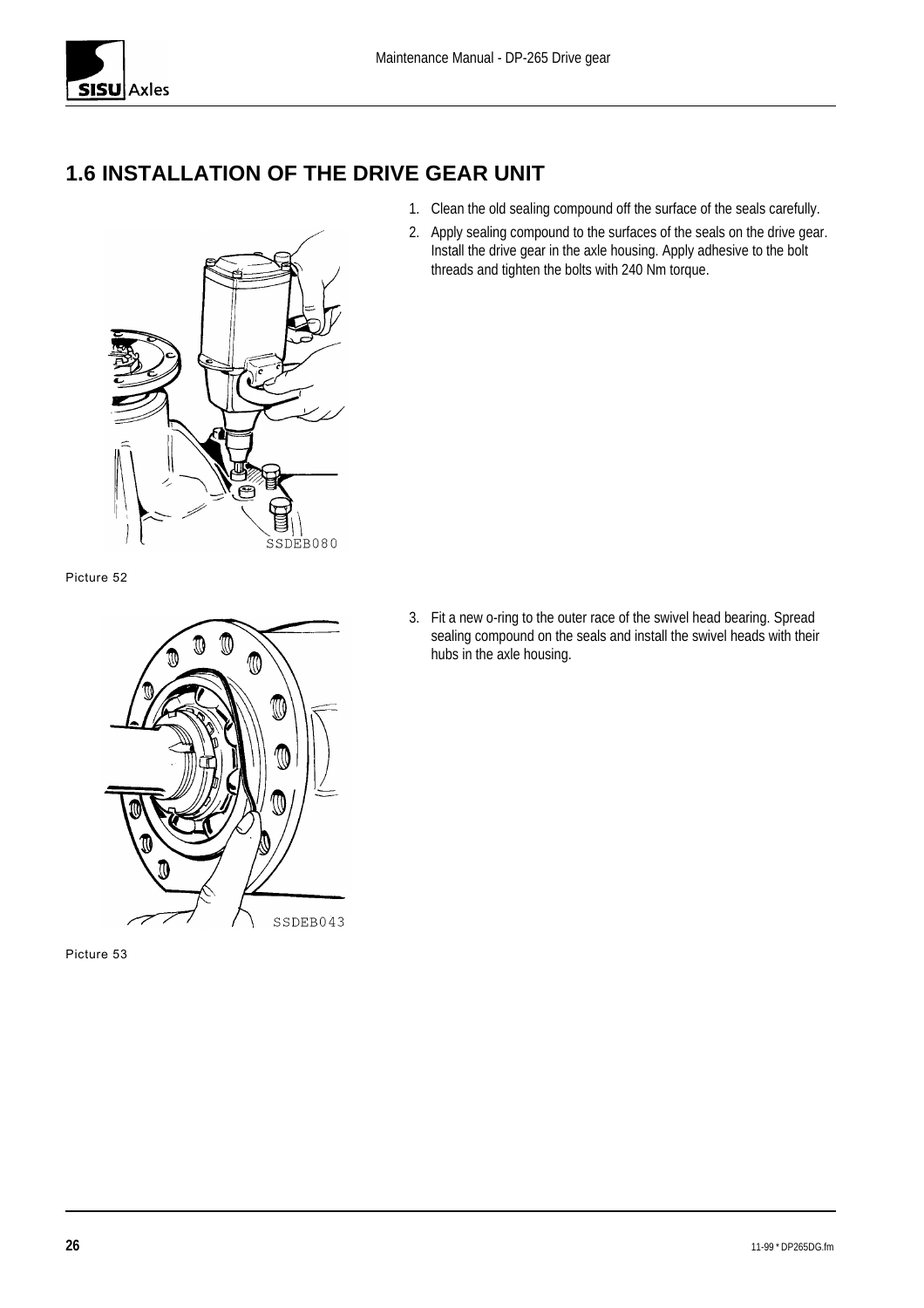bolts with 210 Nm torque.





Picture 54



4. Fit the washers, spread adhesive on the bolt threads and tighten the

5. Fit the steering cylinder arms and the tie rod, tighten the ball joint nuts with 141 Nm torque. Secure with a cotter pin

Picture 55

### <span id="page-26-0"></span>**1.7 DISMANTLING AND ASSEMBLY OF THE DIFFERENTIAL LOCK**



1. Remove the lock cylinder cover retaining screws (5 pcs) first and take the cover and the diaphragm under it away.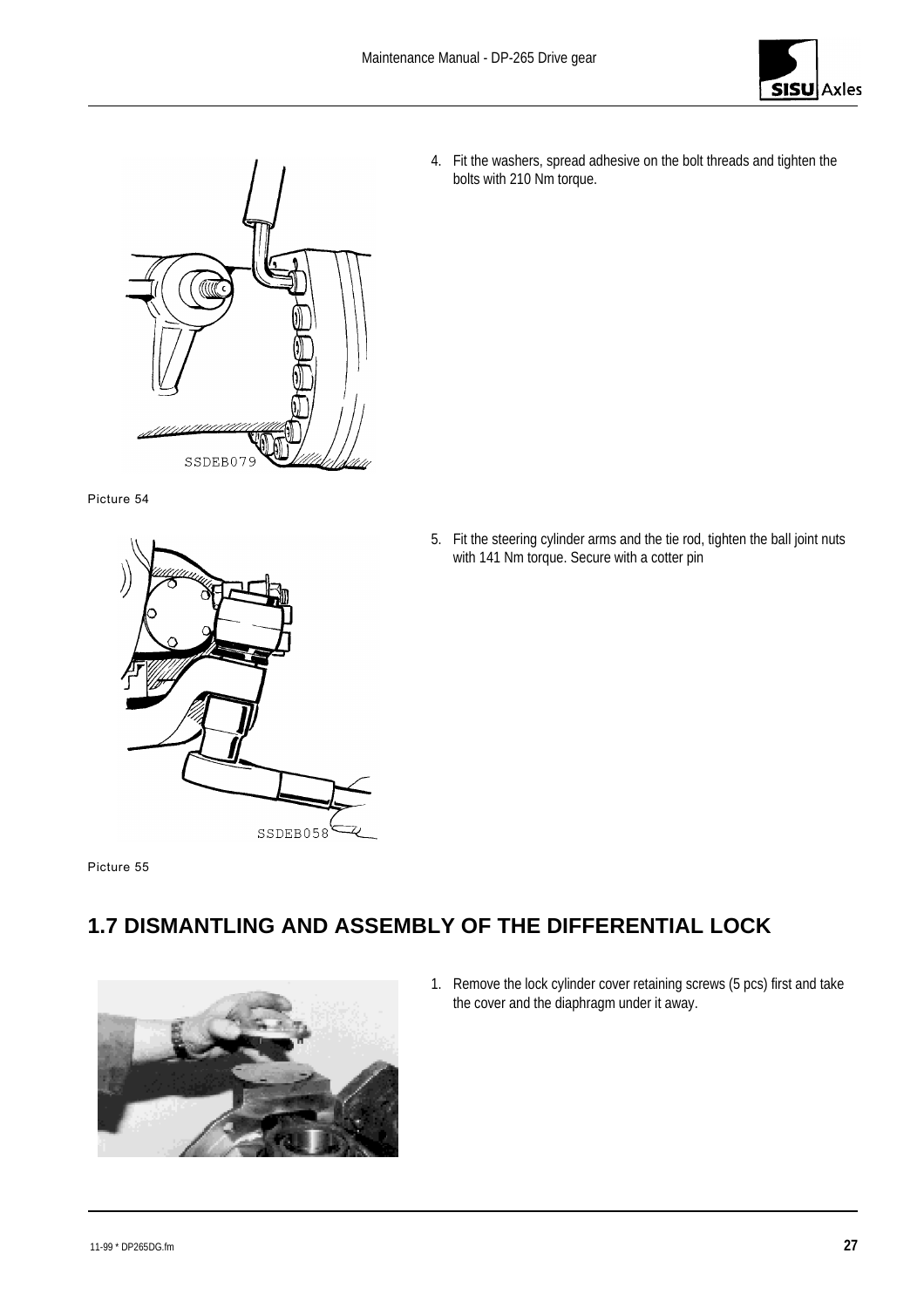

Picture 56



Picture 57

2. Undo the diaphragm support cup screw and remove the cup and the spring.



3. Loosen the fork lock screw (6) approx. 2 turns (access to screw trough casing hole under diapraghm).

08-010

Picture 58



Picture 59

4. Take the fork shaft out by rotating it anticlockwise by suitable open wrench.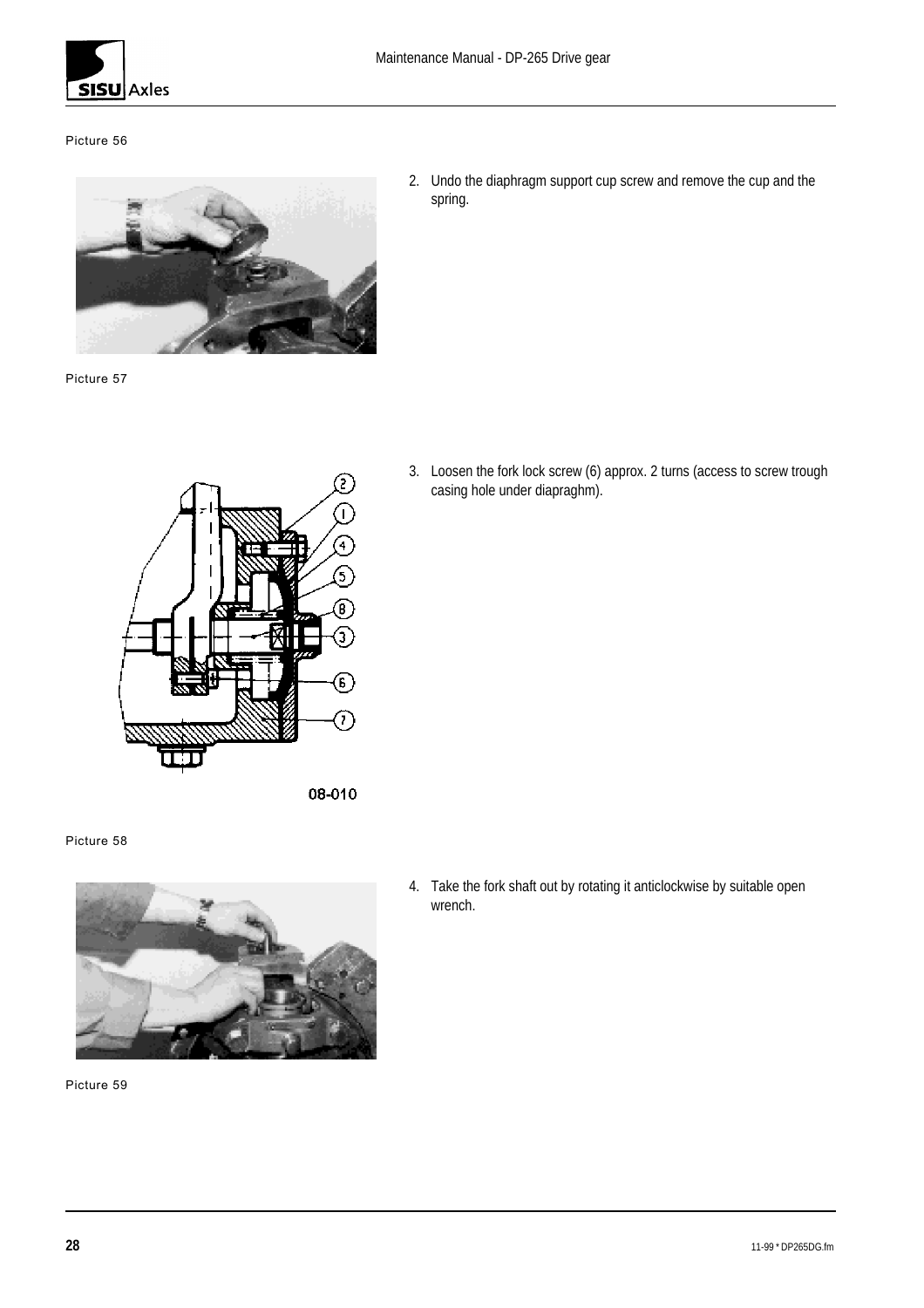



Picture 60

5. When the shaft is removed loosen the slide bush lock screw and remove the snap ring.



6. Remove the fork and the slide bush with slide shoes.

#### Picture 61

Inspect that all lock components are in good condition and they are not excessively worn. Replace all damaged components. Assemble by carrying out in reverse order the operations described for dismantling.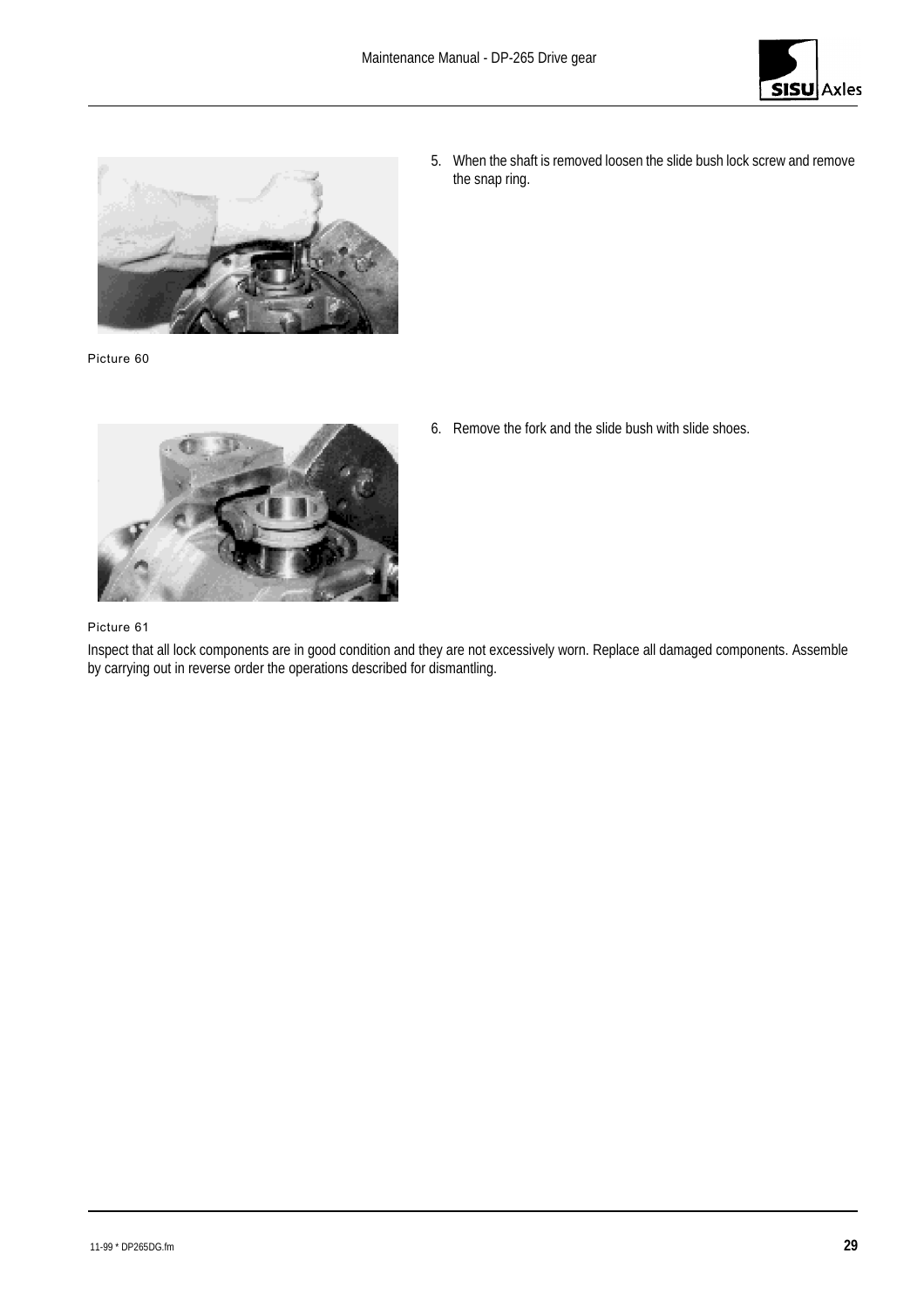

#### <span id="page-29-0"></span>**1.8 LOCK ADJUSTMENT**

The operation mechanism of the differential lock have to be adjusted as follows:



*While adjustment parts 1...5 have to be removed: (see figure62 )*



- 1. Engage the dog clutch of the differential lock by pushing the fork shaft all the way in.
- 2. Place the cup (4) on the shaft without retaining screw.
- 3. Adjust the fork shaft by rotating it so that the cup touches both the shaft end and the bottom of the casing.
- 4. Check again by rotating pinion and pushing the fork shaft (8) simultaneously if the shaft may go further in.
- 5. If the shaft and the fork went further in, pls. repeat operations from item 3.
- 6. Tighten the fork lock screw (6) to 35 Nm torque.
- 7. Install the cup and retaining screw and make sure that the cup rim touches the bottom of the casing.
- 8. So the adjustment is performed. Remove the cup once more and do assemble the lock. Tighten cup retaining screw to 30 Nm torque. Use sealant in the plug installation.

- 1. Cover 2. Diaphragm
- 3. Screw 4. Cup
- 
- 
- 5. Spring 6. Fork lock screw
- 7. Housing 8. Fork shaft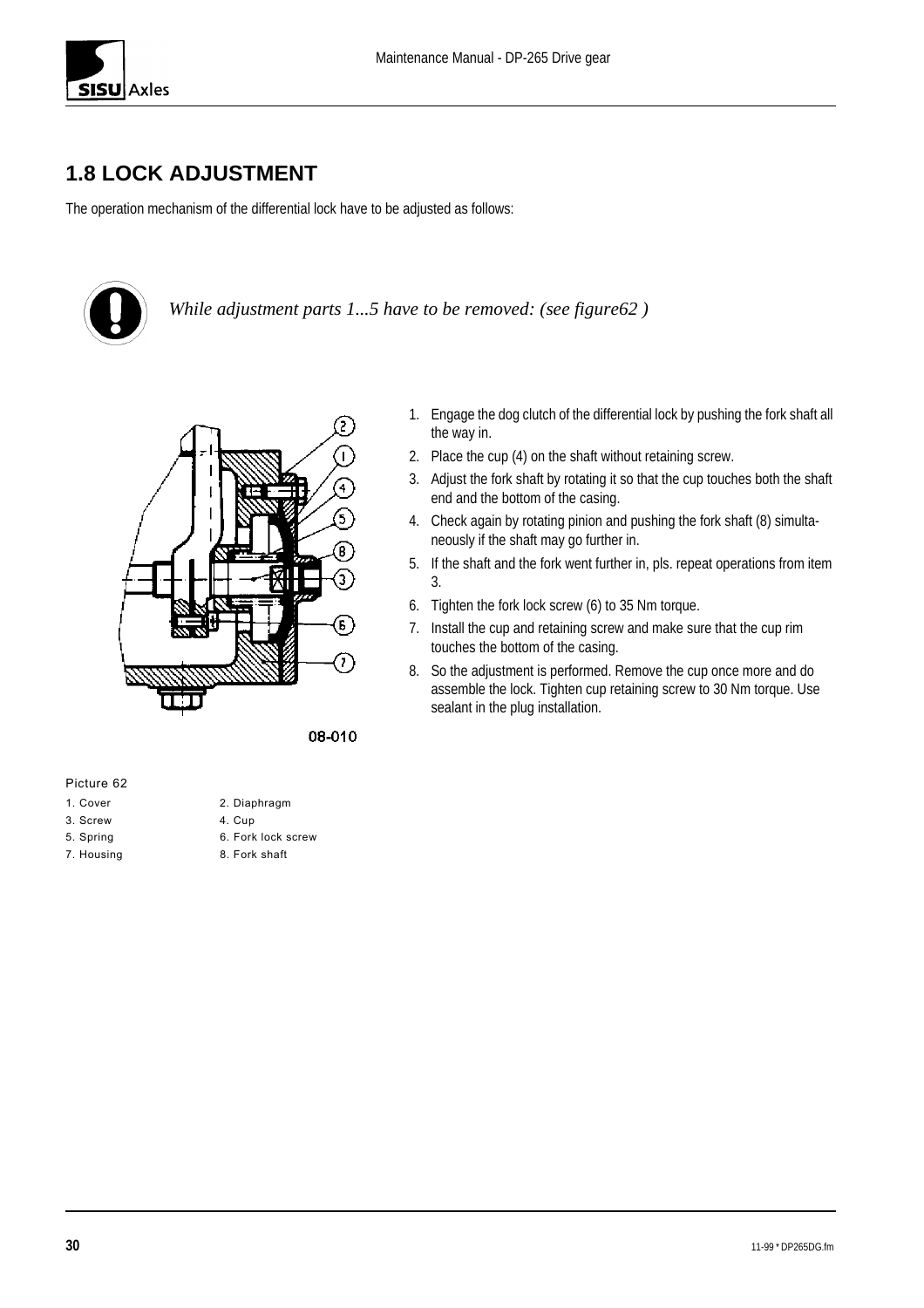

#### <span id="page-30-0"></span>**1.9 DRIVE GEAR - OIL LEVEL CHECK**



Picture 63 A Refilling B Level check

## <span id="page-30-1"></span>**1.10 DRIVE GEAR - OIL CHANGE**



1. The oil level must be even with the lower edge of the level plug. The surface plug is the lowest of the three oil plugs.

- 1. Change the oil immediately afters driving, before the oil goes cold.
- 2. When oil is drained through the plug underneath the axle housing. When the oil is changed, the bottom plug magnet and the drive gear breather must be cleaned without fail.

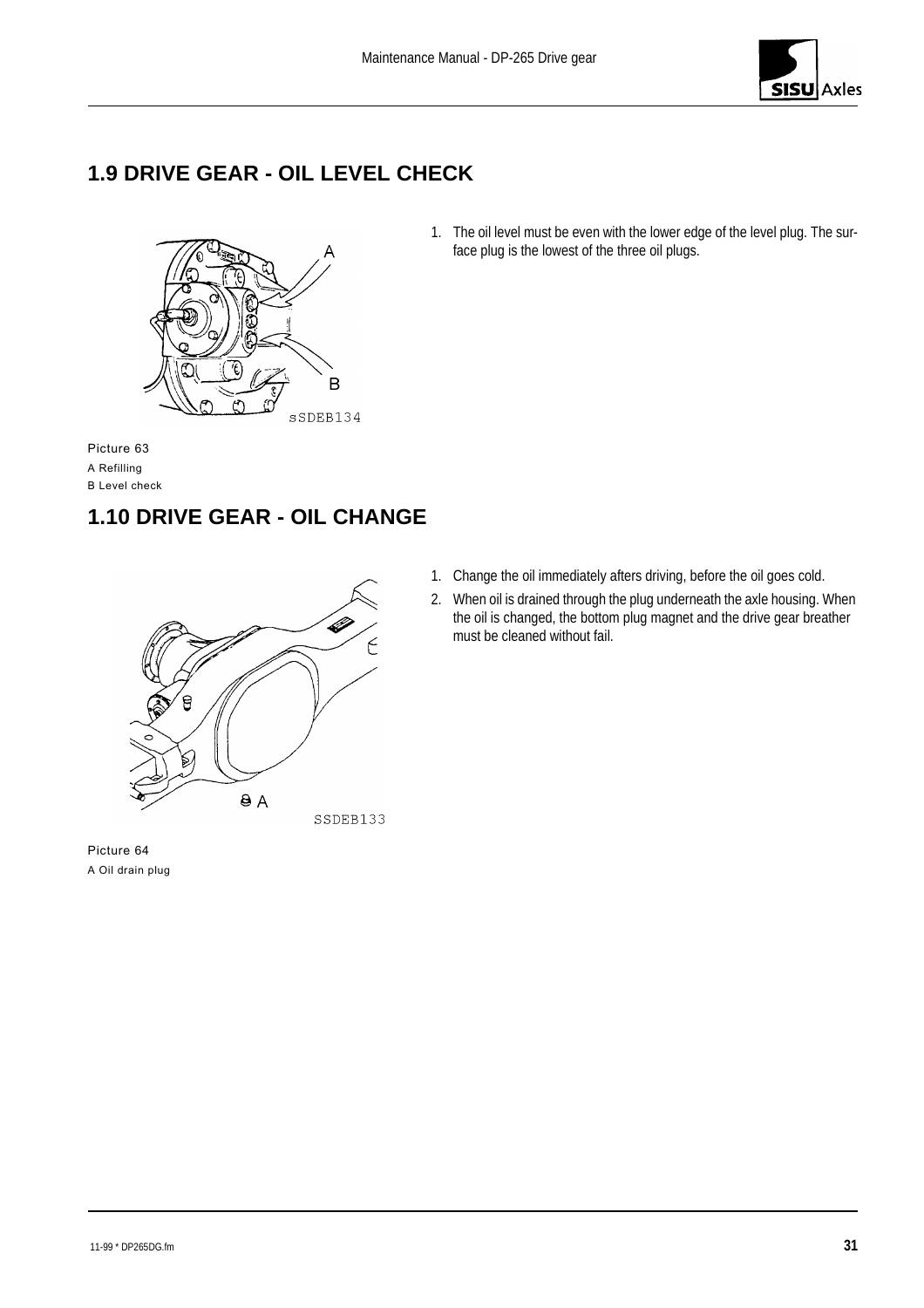



3. When changing oil, open both the level plug and the filling plug. Fill the drive gear with approx. 12 l of a recommended grade of oil up to the lower edge of the surface plug.

Picture 65 A Refilling B Level check

#### <span id="page-31-0"></span>**1.11 OIL RECOMMENDATION**

Oil grade: API GL 5

Viscosity: selected from the following chart according to the ambient atmospheric temperature. The same oil is to be used for both the drive gear and the hubs.



Picture 66 Recommended oil viscosity (SAE) according to the ambient atmospheric temperature.